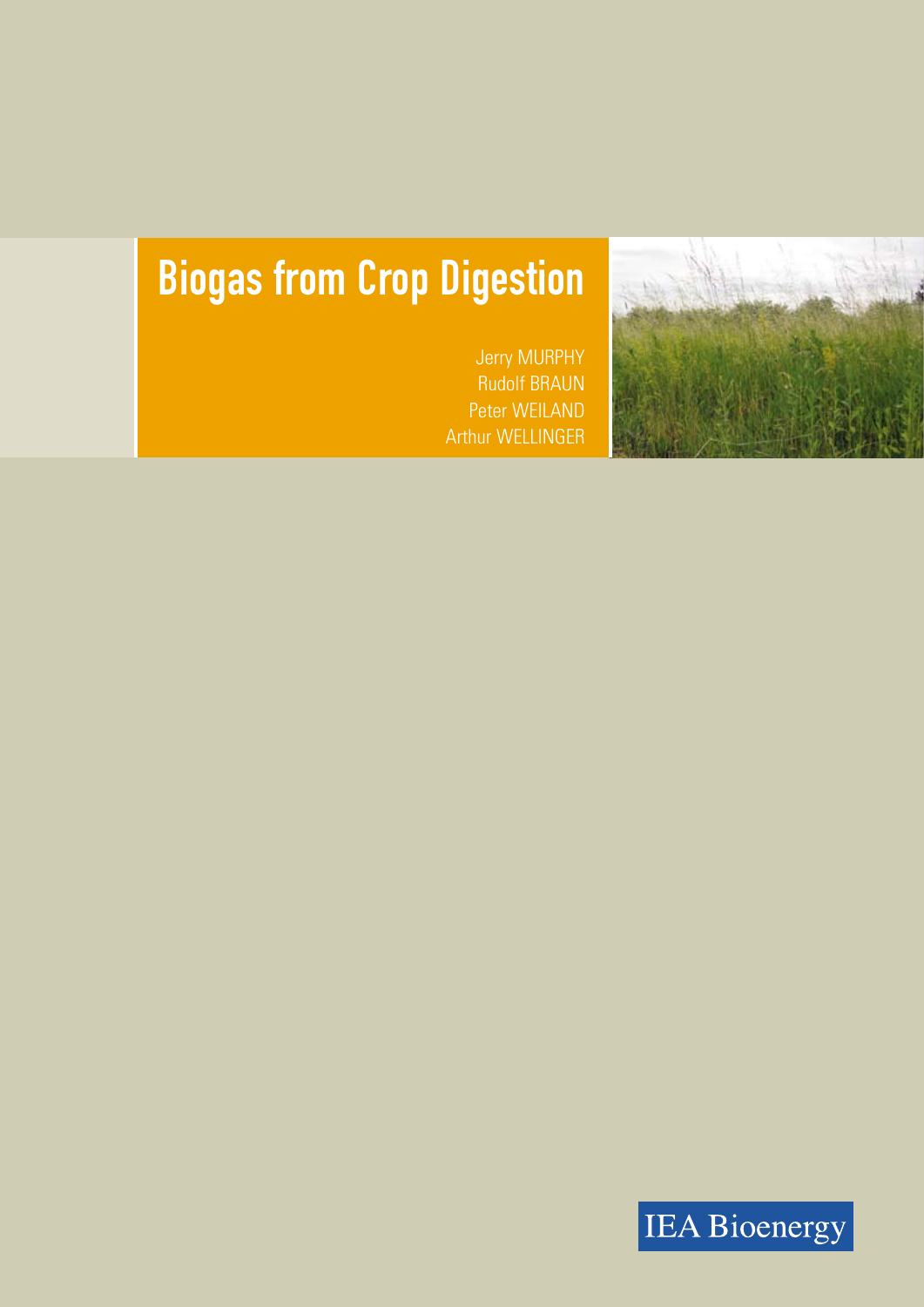### **IEA Bioenergy**

### Task 37 - Energy from Biogas

IEA Bioenergy aims to accelerate the use of environmentally sound and cost competitive bioenergy on a sustainable basis and thereby achieve a substantial contribution to future energy demands

|                                                                     | The following countries are members of Task 37 in the $2010 - 2012$ Work Programme |
|---------------------------------------------------------------------|------------------------------------------------------------------------------------|
| Austria                                                             | Bernhard DROSG, bernhard.drosg@boku.ac.at                                          |
|                                                                     | Günther BOCHMANN, guenther.bochmann@boku.ac.at                                     |
| <b>Brazil</b>                                                       | José GERALDO de MELO, furtada@cepel.br                                             |
|                                                                     | Guilherme FLEURY W. SOARES, fleury@cepel.br                                        |
| Canada                                                              | Andrew McFARLAN, andrew.mcfarlan@nrcan.gc.ca                                       |
| <b>Denmark</b>                                                      | Teodorita AL SEADI, teodorita.alseadi@biosantech.com                               |
| European Commission (Task Leader) David BAXTER, david.baxter@jrc.nl |                                                                                    |
| Finland                                                             | Jukka RINTALA, jukka.rintala@bytl.jyu.fi                                           |
|                                                                     | Annimari LEHTOMAKI, Annimari.Lehtomaki@jklinnovation.fi                            |
| France                                                              | Olivier THÉOBALD, olivier.theobald@ademe.fr                                        |
|                                                                     | Guillaume BASTIDE, guillaume.bastide@ademe.fr                                      |
| Germany                                                             | Bernd LINKE, blinke@@atb-potsdam.de                                                |
| Ireland                                                             | Jerry MURPHY, jerry.murphy@ucc.ie                                                  |
| <b>Netherlands</b>                                                  | Mathieu DUMONT, mathieu.dumont@agentschapnl.nl                                     |
| Norway                                                              | Espen GOVASMARK, espen.govasmark@bioforsk.no                                       |
| Sweden                                                              | Anneli PETERSSON, anneli petersson@sgc.se                                          |
| Switzerland                                                         | Nathalie BACHMANN, nathalie.bachmann@erep.ch                                       |
| Turkey                                                              | Selman CAGMAN; Selman.Cagman@mam.gov.tr                                            |
|                                                                     | Volkan ÇOBAN, Volkan.Coban@mam.gov.tr                                              |
| United Kingdom                                                      | Clare LUKEHURST, clare.lukehurst@green-ways.eclipse.co.uk                          |

Written by: Jerry MURPHY Environmental Research Institute University College Cork Ireland

Rudolf BRAUN Institut für Umweltbiotechnologie Konrad Lorenzstrasse 20 A-3430 Tulln, Austria

DATE OF PUBLICATION: September 2011

Impressum Graphic Design: Susanne AUER

#### Peter WEILAND Institut für Agrartechnologie und Biosystemtechnik Bundesallee 50, 38116 Braunschweig, Germany

Arthur WELLINGER Nova Energie GmbH Châtelstrasse 21 CH-8355 Aadorf Switzerland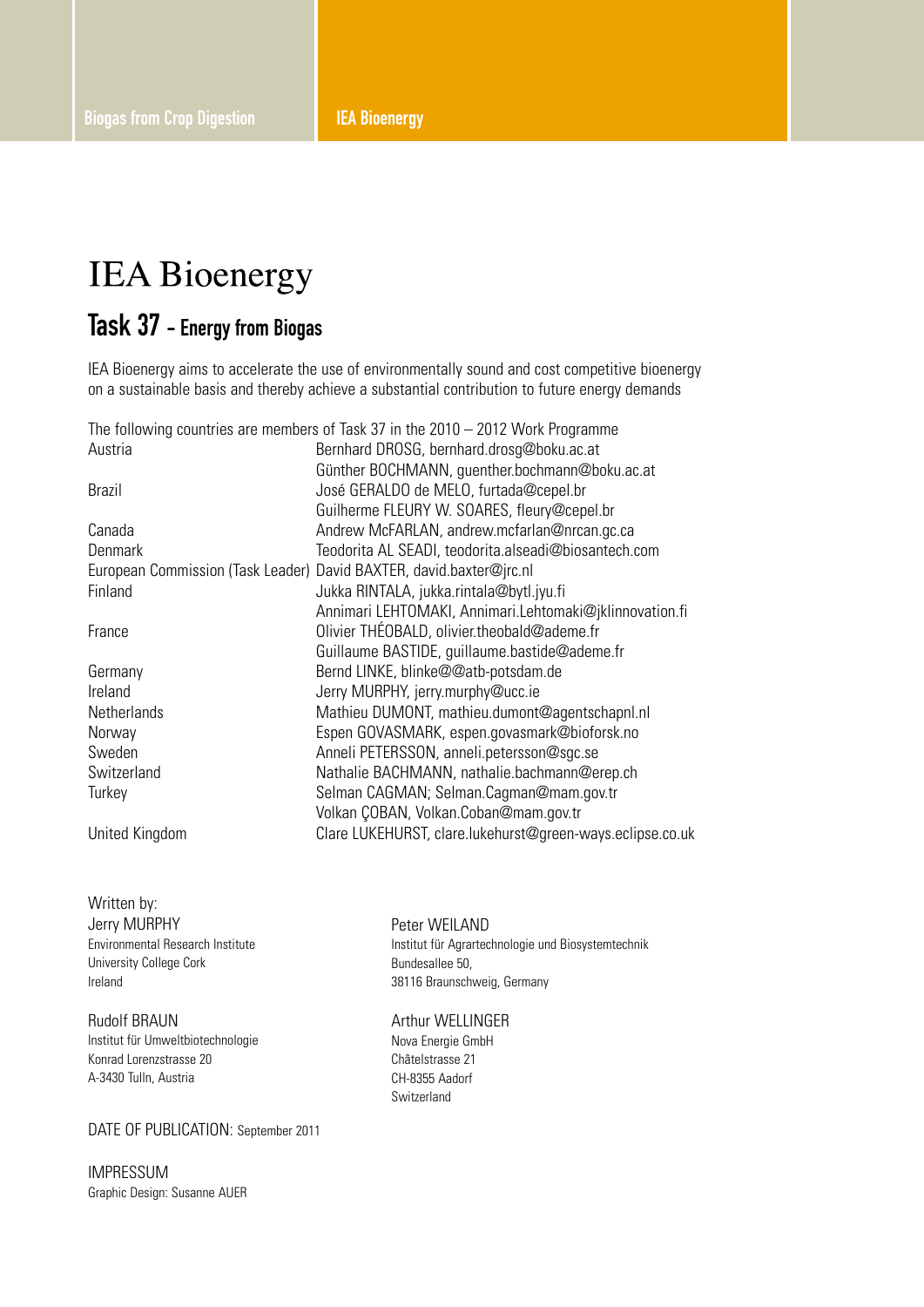## **Contents**

| 1. Introduction                                                                                                | 4              |
|----------------------------------------------------------------------------------------------------------------|----------------|
| 1.1 The world's energy supply - A future challenge                                                             | 4              |
| 1.2 Development of crop digestion                                                                              | 4              |
| 1.3 Crops used in anaerobic digestion                                                                          | 5              |
| 2. Technology for anaerobic digestion of crops                                                                 | 6              |
| 2.1 Harvest, pre-processing and storage of crops                                                               | 6              |
| 2.2 The anaerobic process configuration and process control                                                    | $\overline{7}$ |
| 2.3 Treatment, storage and usage of digestate                                                                  | 8              |
| 2.4 Treatment, storage and use of biogas                                                                       | 8              |
| 3. Application of crop digestion                                                                               | 10             |
| 3.1 Co-digestion and mono-digestion of crops                                                                   | 10             |
| 3.2 An example of mono-digestion of crops                                                                      | 10             |
| 3.3 An example of co-digestion of crops                                                                        | 11             |
| 3.4 An example of continuous dry-fermentation of crops<br>3.5 An example of crop conversion to gaseous biofuel | 13<br>14       |
|                                                                                                                |                |
| 4. Experience in crop digestion                                                                                | 15             |
| 4.1 Number of crop digestion plants in different countries                                                     | 15             |
| 4.2 Full-scale crop digestion plants in Austria<br>4.3 Full-scale crop digestion plants in Germany             | 15<br>16       |
|                                                                                                                |                |
| 5. Significance and potential of crop digestion                                                                | 17             |
| 5.1 Crop digestion and agricultural sustainability                                                             | 17             |
| 5.2 Biogas yield per hectare of crops                                                                          | 17             |
| 5.3 Net energy yield per hectare of crops<br>5.4 Profitability of crop digestion                               | 18<br>19       |
|                                                                                                                |                |
| 6. Potential for biogas from crops                                                                             | 20             |
| 6.1 Future significance of biogas from biomass                                                                 | 20<br>21       |
| 6.2 Theoretical potential of biogas from crops                                                                 |                |
| <b>7. Conclusions and recommendations</b>                                                                      | 21             |
| Citations                                                                                                      | 22             |
| <b>Further reading</b>                                                                                         | 23             |
| Glossary, terms                                                                                                | 23             |
| <b>Abbreviations</b>                                                                                           | 23             |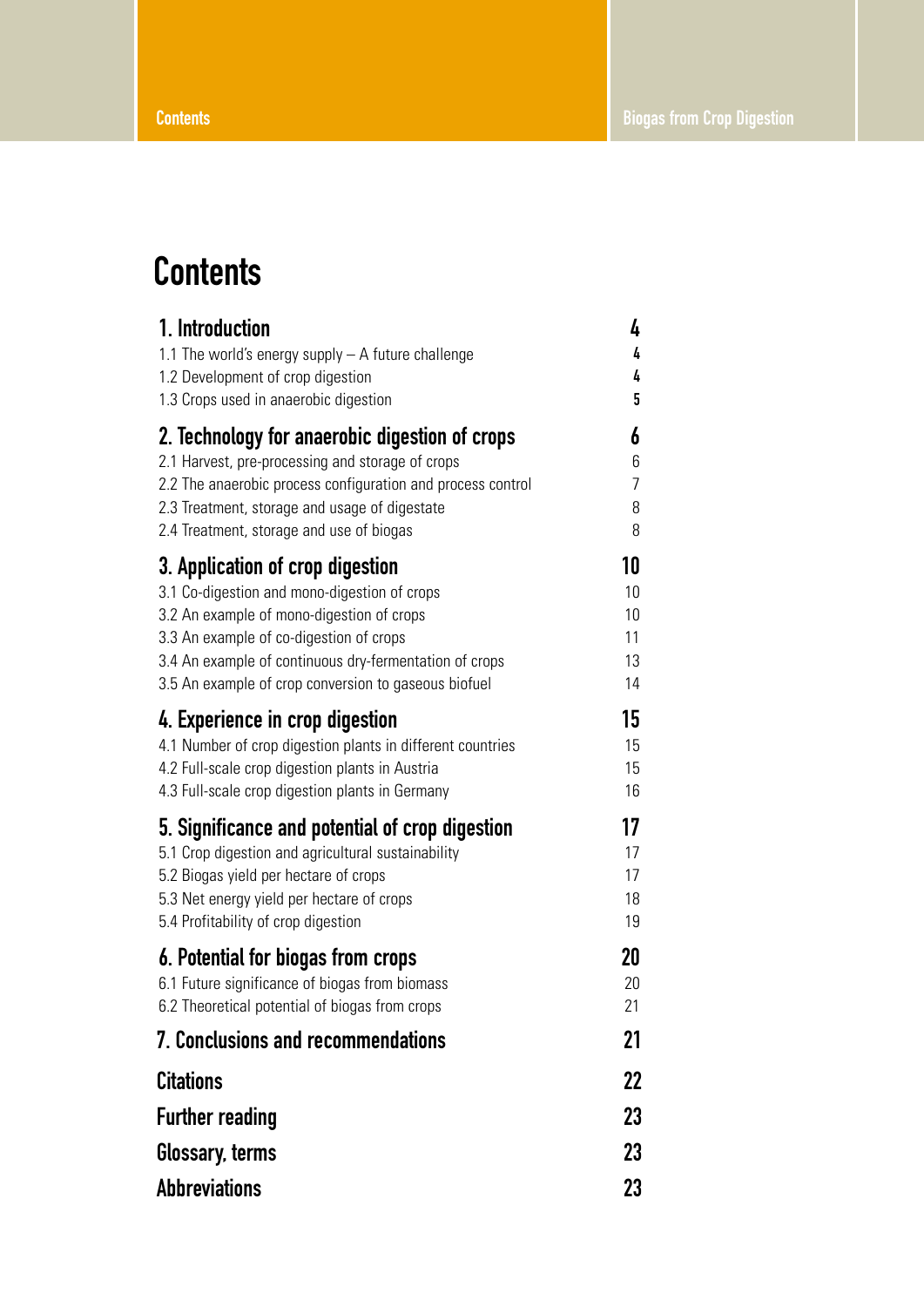### 1. Introduction

This brochure is a revision of the 2009 IEA Bioenergy Task 37 "Biogas from Energy Crop Digestion" technical brochure.

#### 1.1 The world's energy supply – A future challenge

Currently about 80 % of the world's overall energy supply (ca. 400 EJ per year) is derived from fossil fuels. Biomass is by far the most important renewable energy source used to date, supplying 10-15 % of energy supply.

On average, in industrialised countries biomass contributes 9-13% of the total energy supply, but in developing countries this proportion is much higher. In Sub-Sahara Africa biomass supplies 70 to 90% of the total energy demand.

Biomass combustion is responsible for over 90% of the current production of energy from biomass. Liquid biofuels (e.g. ethanol and biodiesel) contribute only a small portion of biomass energy. First generation ethanol is produced from sugar or starch crops, while biodiesel is derived from vegetable oils or animal fats.

Currently biogas plays a smaller, but steadily growing role. Energy recovery from biogas by anaerobic digestion (AD) has been a welcome by-product of sewage sludge treatment for a number of decades. However, biogas has become a well established energy resource, especially

through the use of biomass residues or crops. Since the 1950's, biogas production from manure and / or crops has continued to develop as an important new farm enterprise in countries such as Austria, Denmark and Germany.

#### 1.2 Development of crop digestion

The concept of crops for methane production (anaerobic digestion, biogas, methanisation or biomethanation) is not new. Early investigations on the biomethanation potential of different crops and plant materials were carried out in the 1930's in the USA (Buswell and Hatfield, 1936), in the 1950's in Germany (Reinhold and Noack, 1956), and in the 1980's in New Zealand (Stewart et al., 1984). Although the digestion of crop material was demonstrated, the process was hardly applied in practice. Crop digestion was not considered to be economically feasible. Crops,, crop by-products and waste materials were occasionally added to stabilise anaerobic waste digesters.

In the 1990's steadily increasing oil prices and improved legal framework conditions, stimulated crop research and development. In Germany for example, the number of digesters using crops was 100 in 1990. At the end of 2010 approximately 6,000 biogas plants were in operation in Germany (figure 1). The majority use a mixture of manure and crops; 90-95 % of all plants (between 5,400 and 5,700 plants) use crops. Several biogas plants employ mono-digestion.

The steady increase in crop digesters in Germany can be directly attributed to the favourable supportive national legal framework coupled with the tariffs paid for renewable energy. Staggered feed-in tariffs (which depend on the electrical power capacity of the biogas plants) are guaranteed for the whole depreciation period of the investment. Feed-in tariffs also exist in other countries, for instance in Switzerland, the Netherlands and France. Other European countries apply tax exemptions (e.g. Sweden) or a choice of certificates and feed-in tariffs (e.g. UK) for renewable energy. France, Switzerland or Sweden do not offer subsidies specifically for crop digestion.



Figure 1: Increasing number of biogas plants in Germany between 1990 and 2010 (Weiland, 2010)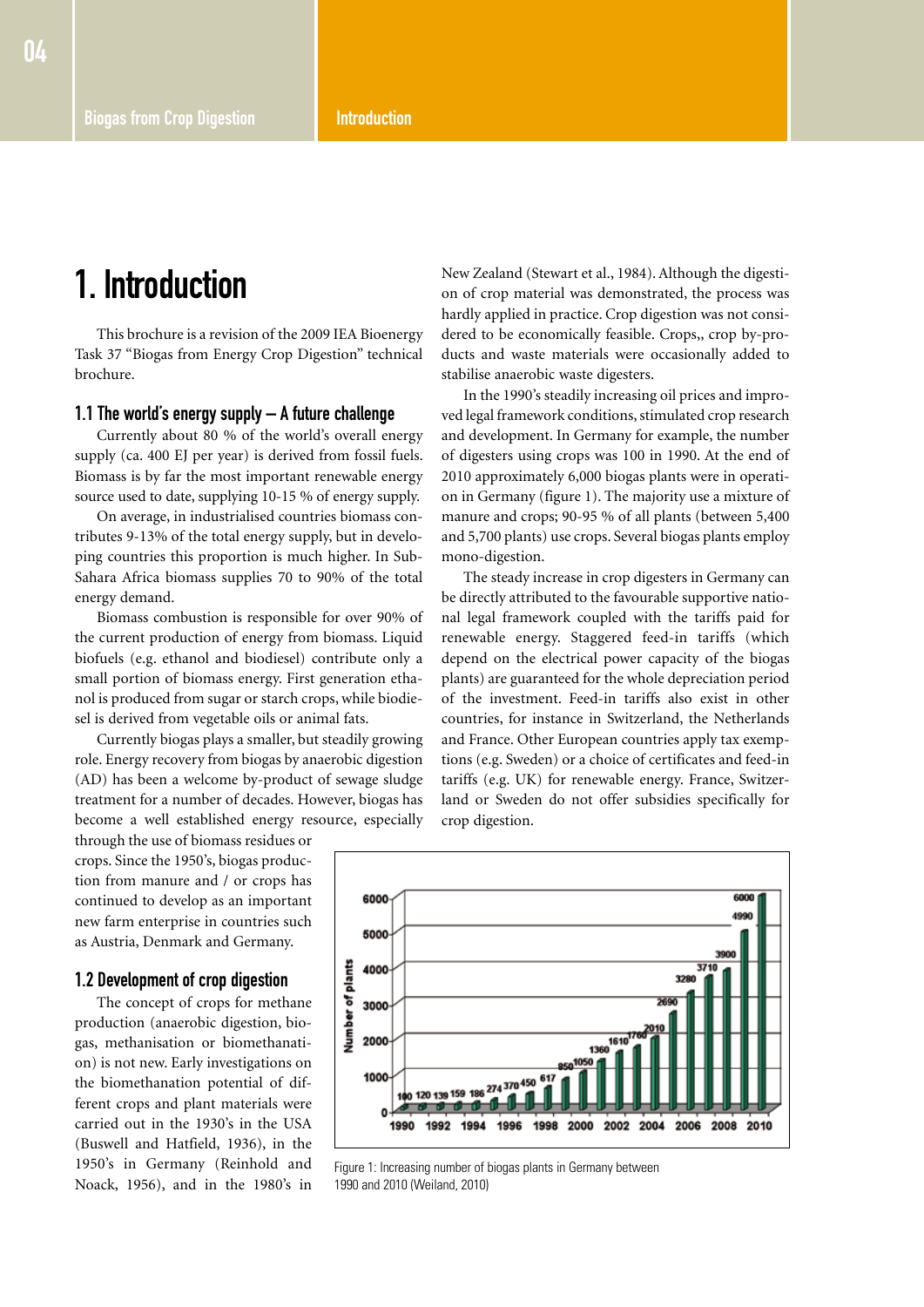#### 1.3 Crops used in anaerobic digestion

Numerous plant species and plant residues have been tested for their methane potential. In principal, many varieties of grass, clover, cereals and maize, including whole plants, as well as rape and sunflower proved feasible for methane production. Hemp, flax, nettle, potatoes, beets, kale, turnip, rhubarb and artichoke have all been tested successfully. Some crops used for digestion are shown in Photos 1 to 4.

The literature typically refers to methane production in terms of m<sup>3</sup>.t<sup>-1</sup> Volatile Solids (VS). Volatile Solids refer to that portion of solids that are organic or dry and ash

| Tab. 1: Examples of methane yields from digestion of various plants and plant<br>materials as reported in literature (Data compilation after Braun, 2007) |  |  |             |  |
|-----------------------------------------------------------------------------------------------------------------------------------------------------------|--|--|-------------|--|
| Methane yield (m <sup>3</sup> per tonne volatile solids added)                                                                                            |  |  |             |  |
| Maize (whole crop) 205-450 Barley                                                                                                                         |  |  | $353 - 658$ |  |

| Maize (whole crop)  | $205 - 450$ | Barley                   | $353 - 658$ |
|---------------------|-------------|--------------------------|-------------|
| Wheat (grain)       | $384 - 426$ | <b>Triticale</b>         | $337 - 555$ |
| Oats (grain)        | $250 - 295$ | Sorghum                  | $295 - 372$ |
| Rye (grain)         | $283 - 492$ | Peas                     | 390         |
| Grass               | 298-467     | Alfalfa                  | $340 - 500$ |
| Clover grass        | $290 - 390$ | Sudan grass              | $213 - 303$ |
| Red clover          | $300 - 350$ | <b>Reed Canary Grass</b> | $340 - 430$ |
| Clover              | $345 - 350$ | Ryegrass                 | $390 - 410$ |
| Hemp                | $355 - 409$ | <b>Nettle</b>            | 120-420     |
| <b>Flax</b>         | 212         | <b>Miscanthus</b>        | $179 - 218$ |
| Sunflower           | 154-400     | Rhubarb                  | $320 - 490$ |
| Oilseed rape        | $240 - 340$ | Turnip                   | 314         |
| Jerusalem artichoke | $300 - 370$ | Kale                     | $240 - 334$ |
| Potatoes            | $276 - 400$ | Chaff                    | $270 - 316$ |
| Sugar beet          | $236 - 381$ | <b>Straw</b>             | $242 - 324$ |
| Fodder beet         | $420 - 500$ | Leaves                   | $417 - 453$ |
|                     |             |                          |             |

Photo 1: Maize, the most frequently used crop offering yields of 9 to 30 tons Dry Matter (DM) per hectare

Photo 2: Grass is frequently used as an energy crop, enabling 2–5 harvests per year under moderate climate conditions. Yields of 12–15 tons DM per hectare can be obtained.

free; solids that can either combust or biodegrade. For example, 1 t of Volatile Solid has an energy value of about 19 GJ while 1  $m<sub>n</sub>$ <sup>3</sup> of methane (CH<sub>4</sub>) has an energy value of ca. 38 MJ. Thus for conservation of energy the maximum production of methane is  $500 \text{ m}^3.t^{-1} \text{ VS}$  $(500 \text{ m}_n^3 \text{ CH}_4 \times 38 \text{ MJ/m}_n^3 = 19,000 \text{ MJ} = 19 \text{ GJ} = 1 \text{ t VS}).$ This value may increase for example due to the presence of alcohols and acids in silage liquors. Depending on specific process conditions, a fairly wide range of methane yields, between 120-658  $m^3.t^1VS_{added}$ , is reported in the literature from anaerobic digestion of different crops (Table 1). Recent German practical experience showed mean methane yields of  $348 \text{ m}^3.t$ <sup>1</sup> VS for ensiled maize and 380  $m^3.t^{-1}$  VS for whole plant ensiled barley (KTBL, 2009). A comprehensive data bank on crop yields, appropriate climate and growth conditions was elaborated in the recent EU funded "CROPGEN" project (Cropgen, 2011).

Crops may be used for digestion directly after harvest. For year round availability of substrates, crops are frequently stored in silage clamps. Grass, for example, may be ensiled in a clamp or pit or it may be baled. In Irish conditions pit silage has a dry solids (DS) content of approximately 22% while bale silage has a dry solids content of about 30%. In drier climates such as Austria, grass is wilted (partially dried after cutting) prior to collection from the field and the resulting silage can have a dry solids content of up to 40%. The time of harvest varies for differing crops. Grass may be cut between two and five times in a season; the first harvest is as early as May (in the northern hemisphere). Sugar beet is harvested later than most crops, typically between November and

Photo 3: Sugar beet offers yields of 50 tons per hectare, equivalent to 12 tons DM per hectare. It is an excellent feedstock as the sugar content is 18–23%.

Photo 4: Sun flower field at an early cultivation stage; sun flower is used for oil production as well as a crop for anaerobic digestion. Yields of 6–8 tons DM per hectare are possible.

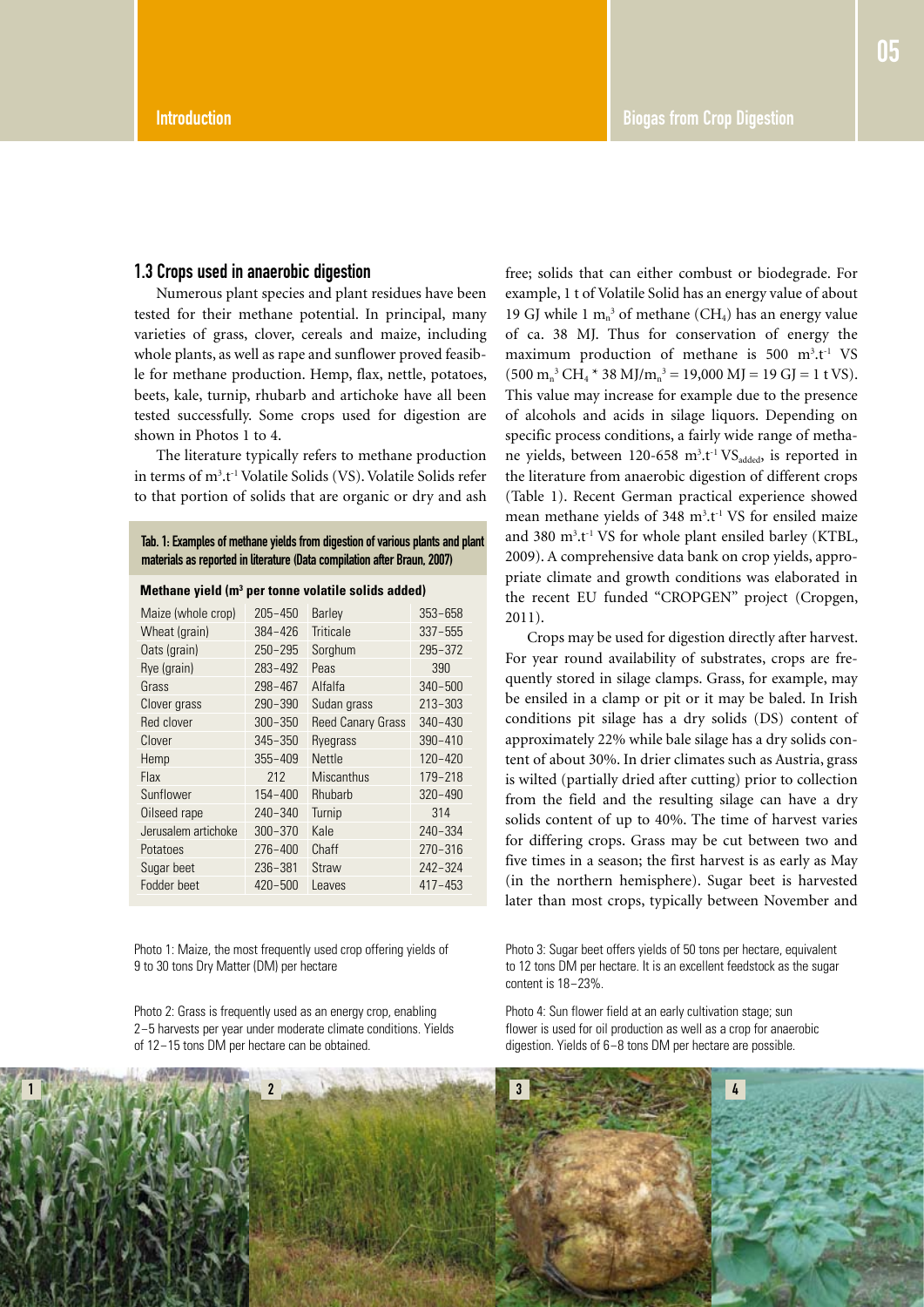

Figure 2: Phase composition of grass with advancing maturity (adapted from Holmes, 1980).

January. Staggered harvest improves the possibility for co-digestion of fresh crops and reduces the amount of storage capacity required. The time of harvest can influence bio-degradability, and hence the methane yield. Late harvest (with longer growing period) usually leads to higher lignin content in grasses (Figure 2), causing slower bio-degradation and lower methane yield. Work in Ireland indicated a yield of  $440 \text{ m}^3 \text{ CH}_4$ . t<sup>1</sup> VS<sub>added</sub> for grass silage from an early harvest of perennial rye grass (Thamsiriroj & Murphy, 2011) though average values from the scientific literature are lower, reflecting the fact that later cuts have a higher fibre content.

#### 2.1 Harvest, pre-processing and storage of crops

A wide range of annual and perennial plant species may be used as crops for anaerobic digestion (Table 1). Maize is most widely used in the majority of existing biogas plants. Standard combine harvesters are used, which simultaneously chop the whole maize plant (Photo 5) for subsequent ensiling.

Ideally the biomass used for ensiling should have a dry solids content of between 20 and 40 %. The AD reactor system design should be adapted for the particular crop and the dry solids content of the crop. The dry solids content of some crops vary from country to country; grass silage in Ireland has a dry solids content between 22% (pit silage) and 30% (bale silage) while in Germany and Austria grass silage has a dry solids content of up to 40% (Smyth et al., 2009).

Optimal ensiling results in rapid lactic acid (5–10 %) and acetic acid fermentation  $(2-4\%)$ , causing a decrease of the pH to  $4-4.5$  within several days. Butyric acid formation is usually prevented by the rapid pH decrease. Addition of acid or of commercially available ensiling additives can accelerate lactic acid fermentation. Under such conditions, silage may be stored for many months; losses from harvest to digester feed-in may account for between 15 and 25% of solids. Though not a widespread practice, sugar beet may be ensiled by cleaning, washing, mashing and ensiling, typically with straw. Alternatively chopped beets may be stored in a lagoon which is less costly than ensiling in a clamp. After 1 week lactic acid builds up, the pH drops below 4 and the ensiled beets may be stored for one year. Silage clamps (Photo 6) are

### 2. Technology for anaerobic digestion of crops

Numerous technical solutions are offered by the industry all of which are based on the same basic principle. Four distinct steps can be defined for crop digestion processes:

- Harvest, pre-processing and storage of crops
- The anaerobic process configuration and process control
- Treatment, storage and use of digestate
- Treatment, storage and use of biogas



Photo 5: Typical maize harvesting, using a standard combine harvester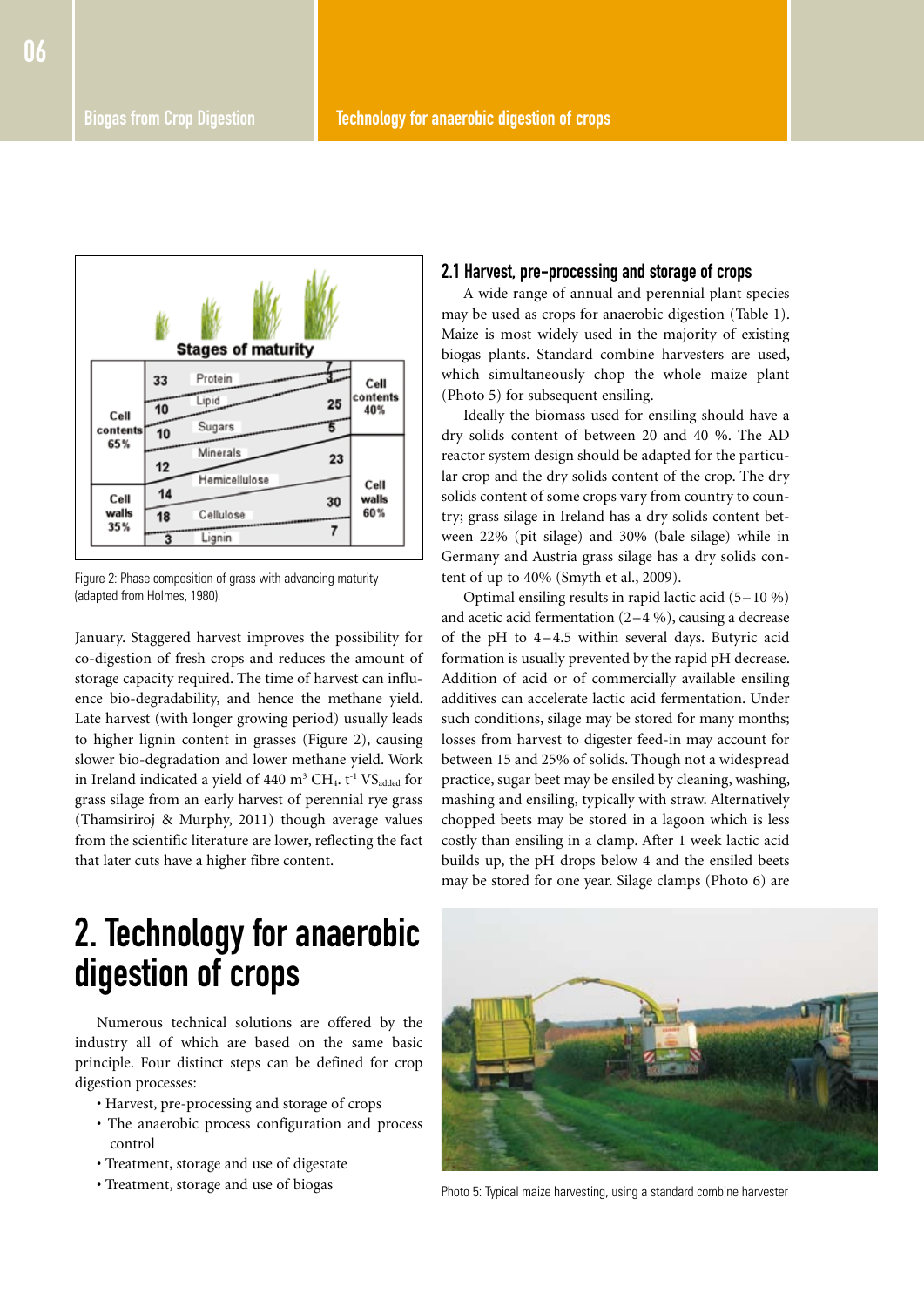

Photo 6: Ensiling procedure of whole crop chopped maize, using a front loader

commonly used for ensiling the crop material, in order to maintain a year round supply to the digester. Storage capacity for continuous digester operation over the year must be guaranteed. In a medium sized crop digestion installation, typically up to 10,000 tons of silage are prepared during harvest time for continuous use as a substrate (feedstock) over the year. For storage in silage clamps, shovel loaders thoroughly compact the crops and finally cover with plastic blankets to ensure air tightness. Ski slope preparation machines (also called ski bulls) have been adapted for use in feeding and compacting large clamps. A bag silo may be used in place of a clamp. These could be for example 3.5 m diameter and 100 m in length. The capacity of a typical bag silo storage is about

6,000 tons. Bag silos are filled using packing machines, which are able to load up to 100 t.h<sup>-1</sup>, corresponding to 50 ha.d-1 harvest capacity. In smaller crop digestion plants, conventional big bale silos (capacity 660 kg of silage) are applied for silage preparation and storage. In some cases dry storage of substrates is possible (e.g. maize). Available surplus heat from a combined heat and power (CHP) unit may also be used for the drying process.

Figure 3: Reactor configurations (a) one step wet digestion (b) two step wet digestion (c) dry batch system (d) dry continuous system (Nizami and Murphy, 2010)

#### 2.2 The anaerobic process configuration and process control

Typical configurations of digesters are outlined in Figure 3. Digesters may be wet with a dilute feedstock; an example of this is the ubiquitous continuously stirred tank reactor (CSTR). This may be a one step or preferably a two step process.

Alternatively, the reactor may be of a dry batch type with recirculation of liquor over the feedstock. The feedstock is enclosed in the reactor; gas production increases, peaks, decreases and ceases; half the feedstock is removed, the remainder is left as an inoculum for the next batch. The gas production for each batch is represented by a normal curve; thus numerous batch reactors are used, fed sequentially, to ensure relatively stable gas production over a long term.

Dry continuous systems may also be employed whereby the feedstock is circulated numerous times through the digester, without dilution, from an external liquid source; fresh feedstock is mixed with digestate and pumped through the plug flow system.

Fresh crops or silage can be used as substrate in most existing digester designs. Precautions have to be taken when fibrous (cellulosic) crop material is used. Cellulosic fibres degrade slowly. Fibres can form scum, block pumps, pipes or even the mixing equipment of the digester. When highly contaminated substrates (with sand or soil) are applied (e.g. beets, potatoes), solid deposits can

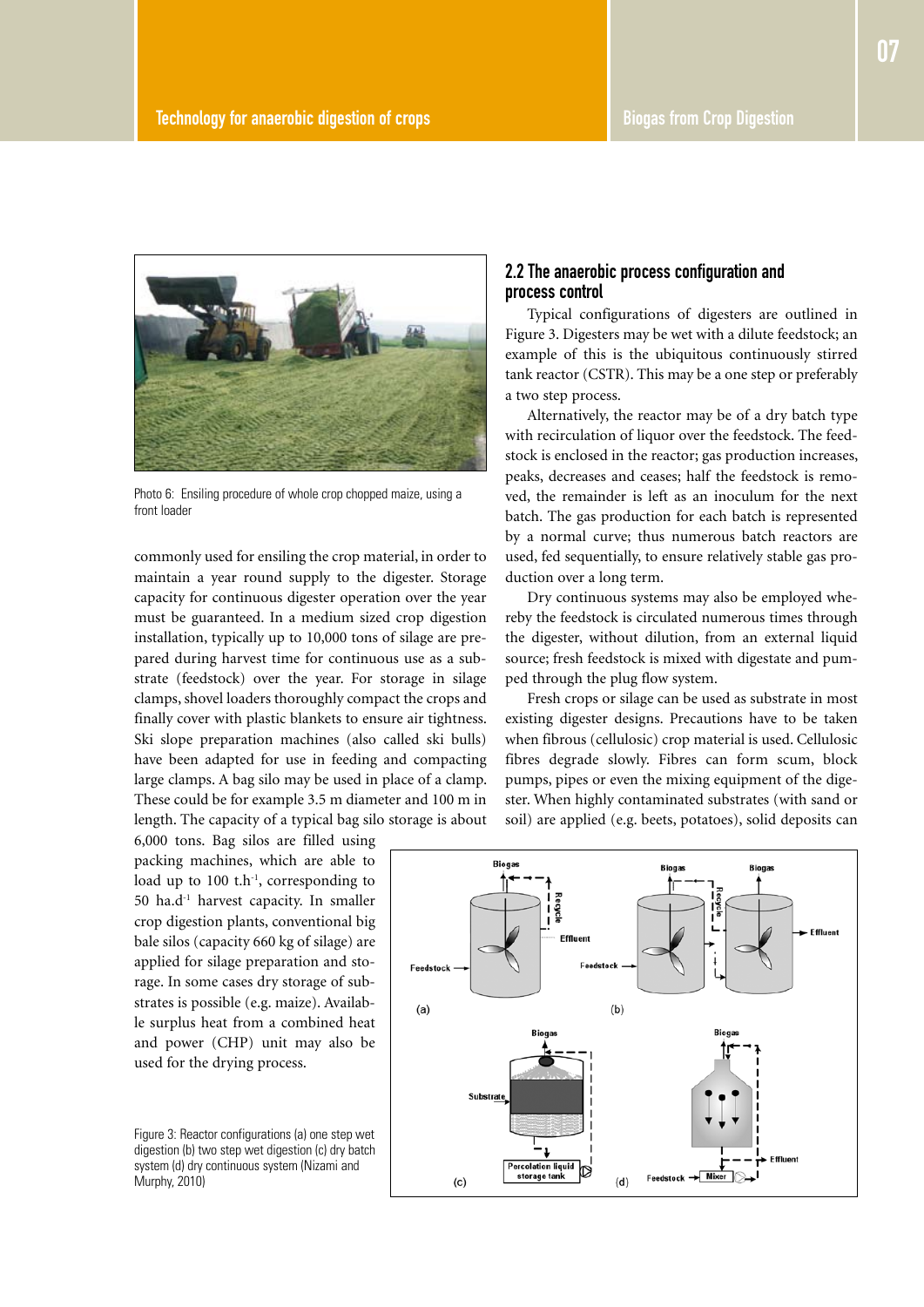accumulate on the bottom of digester vessels and even pipes and pumps can be blocked. Grass silage has a tendency to float and thus maceration to small particle size is needed and the mixing system needs to ensure grass does not collect on the liquor surface. Appropriate measures have to be taken to deal with particular substrates including chopping, homogenisation, mixing and sand removal.

Ensiled crops typically have dry solids contents of 20 to 40 % while dry crop materials like grains can have even higher DS contents (up to 90 %). Such materials cannot be pumped or homogenised with conventional digester equipment. In this case the substrate needs to be chopped or milled before feeding. If using a wet digestion system, dilution may be required to maintain the dry matter content at a level suitable for the mixing equipment being used. When required, recycled digestate may be used for the purpose of substrate dilution. Alternatively a dry batch system may be used with recirculation of liquor over the feedstock (Figure 3c).

Large scale commercial crop digestion plants mainly use solid substrate feeding hoppers or container dosing units (Photo 7). Feed hoppers or containers are periodically filled with shovel loaders (e.g. once daily) and the material is continuously transported through gas tight auger tubes into the digester. Some applications use piston pumps instead of augers.

In digestion plants designed for manure, a small amount of crops is usually suspended within the digester effluent, or other raw liquid substrates, prior to conventional dosage with piston, displacement or rotary pumps. Some installations use more sophisticated liquid suspension feeding, applying continuous automatic substrate dosage and control. Even dry solid substrates are fed



Photo 7: Silage dosing unit (back) with spiral elevator (front). The silage clamps can be seen in the back.



Photo 8: Solid substrate grinder (right) as used for preparation of the dry substrates (maize) in anaerobic digestion of crops

after grinding (Photo 8), either directly into the digesters, or suspended in liquid digestate. Typically semicontinuous substrate dosing is applied, from daily to hourly feeding. Only large installations use continuous feeding.

Special care has to be taken in case of substrate changes. Changing composition, fluid dynamics and biodegradability of some substrate components can severely change the digestion behaviour, lowering gas yield and even cause digester failures. These can result from overloading, clogging of pipes and pumps, or interference with the mixing system.

In the case of a substrate change, new co-substrate addition or any substantial changes of the dosage, special attention has to be given to monitoring and adjustments made to process control. Any substrate change has to be performed carefully, with slowly increasing rates. The resulting methane productivity  $(m^3CH_4.m^{-3}.d^{-1})$ , the methane yield (m<sup>3</sup>CH<sub>4</sub>.kg<sup>1</sup>VS), the pH, the volatile solids content (VS) and potential for formation of scum layers have to be monitored and/or controlled more frequently.

#### 2.3 Treatment, storage and usage of digestate

Approximately 20% by volume of the substrate that is fed into a digester breaks down to produce biogas and the remainder (the digestate) passes from the digester into the after storage tank for subsequent use. The total solids content of digestate depends on the digestion process and can range from about 6% to more than 30%. No matter what digestion process is used, the digestate contains the same quantities of macro nutrients (nitrogen, phosphorous and potassium), micro nutrients and trace elements (e.g. boron, magnesium, manganese) as the original feedstock. Digestate is therefore a valuable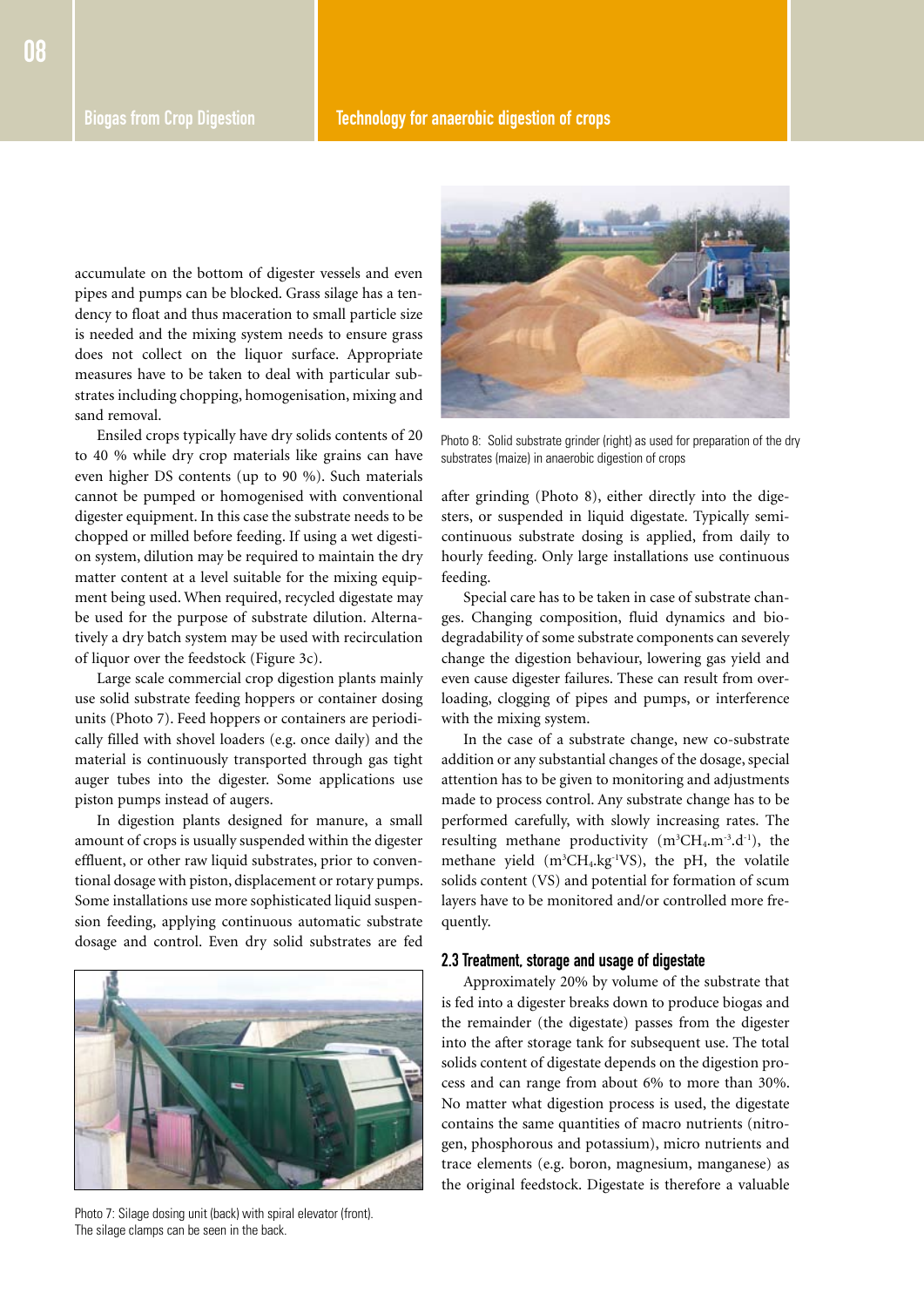

Photo 9: Gas tight coverage of a post storage tank for digestate in Sweden. Residual biogas developed from digestate is collected for energy use, while greenhouse gas and ammonia emissions are prevented.

natural fertiliser that returns organic matter and nutrients to the soil.

During the AD process some of the organic nitrogen supplied in the substrates is converted into ammonium. As a result the nitrogen in the digestate, when compared with the feedstock, is more readily available to crops as a fertiliser. However, higher ammonia concentrations have potential to create higher ammonia emissions to atmosphere. In consequence digestate storage tanks with gas tight covers (Photo 9) not only capture fugitive losses of methane, reducing greenhouse gas emissions but also fulfil the additional purposes of conserving the ammonium and preventing the escape of odours. The additional biogas production, collected from digestate storage tanks, usually pays back the investments for covers within a short period of time.

Provided that volatile solids are almost completely broken down (>90%) during digestion, storage of digestate in stores without covers (Photo 10) results in very little fugitive losses of methane. However, these open type stores should be covered in a layer of clay pebbles or similar material to prevent ammonia losses to atmosphere, conserve the nitrogen and optimise the monetary value of the nutrients. The degree of completion of degradation must be monitored by periodic residual fermentation



potential tests of the stored digestates.

In most cases the digestate can be directly applied to nearby agricultural land. It should be applied at root level or injected to minimise the risks of ammonia, and to some extent nitrous oxide escape to the atmosphere. Splash plate spreaders should not be used. Rates of application, as with any fertiliser, must be matched to crop need (see Lukehurst et al., (2010) for further details on the management, the storage and use of digestate as a biofertiliser). If sufficient land area is not available, digestates may have to be pre-treated (e.g. sludge separation, NH3-separation, dewatering) before further use. Solid fractions are often separated from the digestate before they undergo further composting. Typically nitrogen is associated with the liquid element while phosphorous is associated with the fibrous element. In inland areas, where phosphorous is the rate limiting nutrient for eutrophication, separation of digestate allows the phosphorous to be exported in the form of fibres, while the nitrogen may be applied locally on the land. The separated liquid fraction of the digestate is in some cases partly re-circulated for substrate homogenisation.

#### 2.4 Treatment, storage and use of biogas

Biogas collected from crop digestion may be used directly in a gas boiler for heating or burned in an engine to produce combined heat and power (CHP). In CHP units roughly two-thirds of the energy contained in biogas is transformed into heat, so continuous heat consumption must be assured year round. This is not always possible as heat may not be required in summer in rural towns. Utilisation and sale of produced thermal energy is essential to the business model of a biogas CHP facility. Markets for heat such as breweries, swimming pools or greenhouses should be exploited to the greatest extent possible.

Upgrading of biogas to natural gas quality (pure methane, termed biomethane), allows better use of the energy content of biogas. Biomethane may be used as a transport fuel or injected to the natural gas grid for use off site (Smyth et al., 2010: Petersson and Wellinger, 2009). This is increasingly the end use of choice of plant developers.

Photo 10: Open lagoon storage for completely digested maize and grass silage; this is applicable where there is no longer any possibility for methane production from the digestate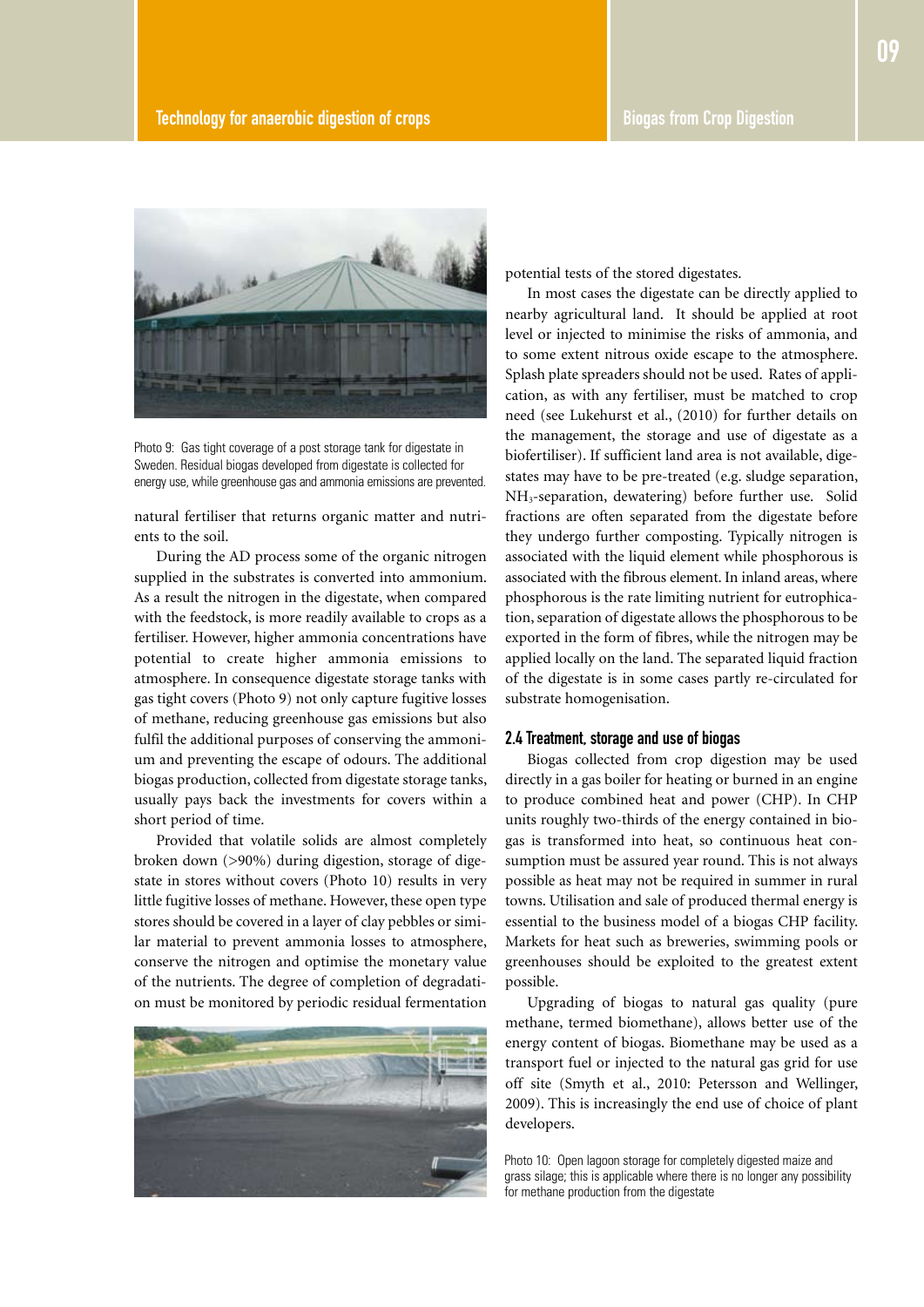### 3. Application of crop digestion

#### 3.1 Co-digestion and mono-digestion of crops

It is common practice for crops to be co-digested with manure or other liquid substrates to promote homogenous or stable conditions within the digesters. This allows a process similar to wet digestion, whereby the dry solids content within the digester is below 10% which enables effective reactor mixing. In most cases mechanical stirrers are used to mix the digester contents.

Mono-digestion of crops is not as common. Recirculation of digestate is required in such digesting systems in order to maintain homogenous and well buffered digester conditions. However some digestion systems allow feedstocks with dry solids content well in excess of 10 %. A typical practical example of full scale dry digestion is described below.

Typically two-step, stirred tank, serial reactor designs are applied in most digestion plants (Figure 3b; Photos 11 and 12). The second digester is often combined with a membrane type gas holder. Single step digesters are rarely used.

Anaerobic digestion of crops requires, in most cases, prolonged hydraulic residence times from several weeks to months. Either mesophilic or thermophilic temperatures can be applied in anaerobic digestion of crops.



Photo 11: General view of a 2-step crop digestion plant with digester 1 (right) and combined gas collector and digester 2 (left)



Photo 12: General view of a 2-step crop digestion plant with digester 1 and digester 2 combined with membrane gas collector. The silage clamp can be seen on the right.

Complete biomass degradation with high gas yields and minimal residual gas potential of the digestate is essential in terms of economy, sustainability and minimisation of greenhouse gas emissions. Volatile solids degradation efficiencies of 80–90 % should be realised in order to achieve efficient substrate use and minimal emissions  $(CH_4, NH_3)$  from the digestate.

#### 3.2 An example of mono-digestion of crops

The agricultural plant selected as a typical example (Photo 13), was one of the first, using solely solid crop substrates, in this case maize and grass silage (Figure 4). The facility is in Austria. The crops are harvested from

#### Tab. 2: Operational parameters of a representative plant, digesting crops only. The installed electrical power is 500 kWe

| Input of maize whole crop silage | 5,940 t. year -1                                                                 |
|----------------------------------|----------------------------------------------------------------------------------|
| Input of grass silage            | 2,181 t. year -1                                                                 |
| Input of clover silage           | 1,374 t. year -1                                                                 |
| Total feedstock                  | 9,495 t. year -1                                                                 |
| Biogas production                | 1.88 Mm <sup>3</sup> . year <sup>-1</sup> (198 m <sup>3</sup> .t <sup>-1</sup> ) |
| Production of electrical energy  | 4,153 MWh. year <sup>-1</sup> (38%ne)                                            |
| Production of thermal energy     | 4,220 MWh. year $-1$ (39% $n_t$ )                                                |
| Own electrical consumption       | 161 MWh. year -1<br>(4% parasitic demand)                                        |
| Own thermal consumption          | 701 MWh. year -1 (17%<br>parasitic demand)                                       |
| Sale of electricity              | 3,992 MWh. year -1                                                               |
| Sale of thermal energy           | 1,697 MWh. year -1<br>(48% of available)                                         |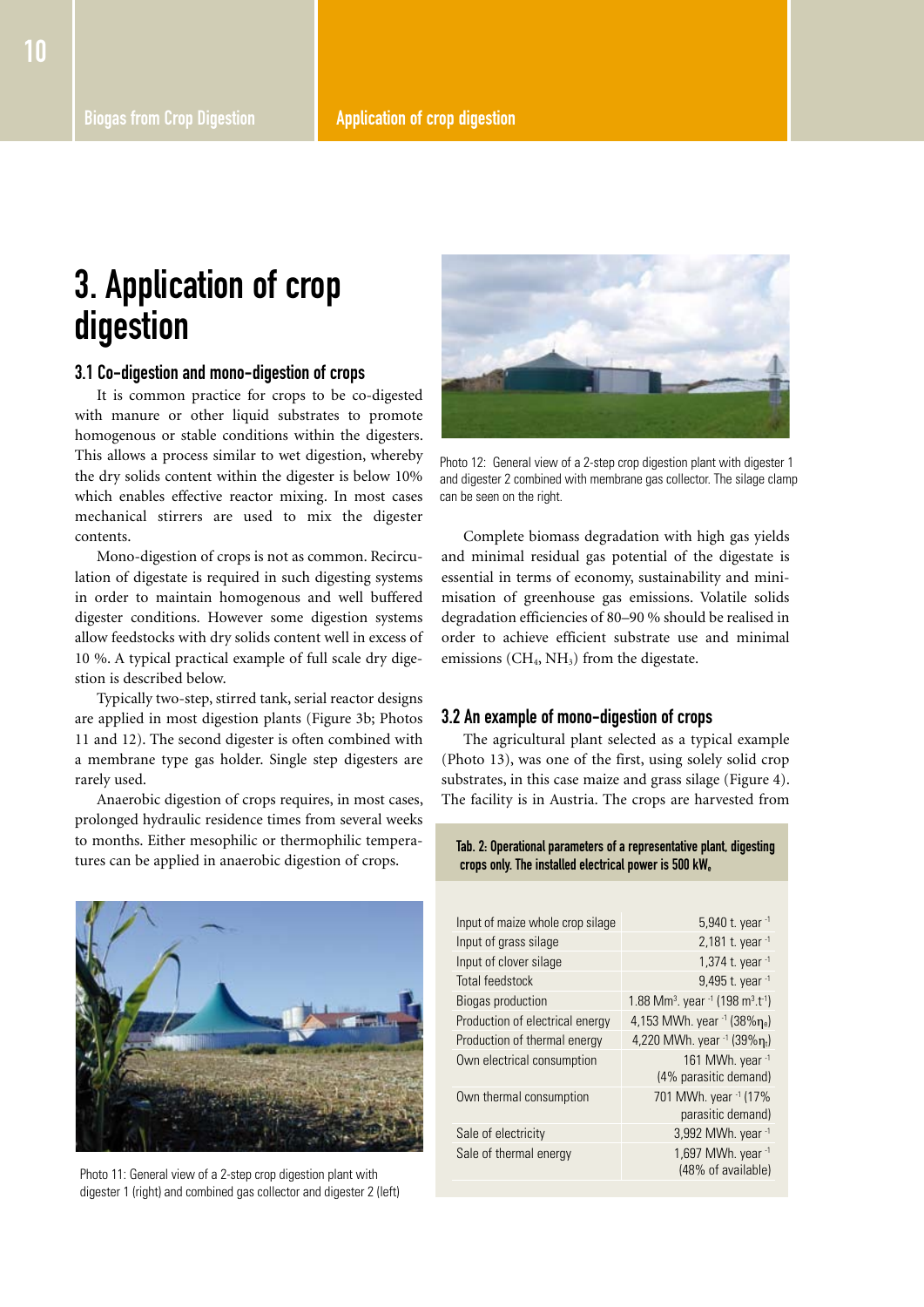

Photo 13: General view of a two-step, 500 kW<sub>a</sub> only energy crop digestion plant with digester 1 and dosing unit (center), digester 2 with integrated gas holder (left), silage clamps (background) and storage lagoon for the digestate (foreground right).

about 300 ha and ensiled for year round utilisation. The silage clamp capacity is about  $15,000 \text{ m}^3$  (50m<sup>3</sup> of silage capacity is provided per hectare).

Approximately 25 tons of substrate per day are fed (Table 2; Figure 5) into the first of two serial digesters. Both digesters are built from concrete, each one with a capacity of  $1,500 \text{ m}^3$  (10m<sup>3</sup> of digester is provided per hectare). The two digesters are operated at 43°C. Stirring of the digesters is effected by two horizontally arranged, slowly rotating paddles each one requiring  $5.5 \text{ kW}_{\text{e}}$ (10 kW $_{\rm e}$ h.t<sup>-1</sup> of mixing is provided) for operation.

The digestate leaving the second digester is separated by a decanter centrifuge. Part of the liquid fraction is used for dilution and homogenisation of the substrate; this is affected by keeping the DS content below 10 % in the first digester. The solid fraction and the surplus liquid digestate are used as valuable phosphate and nitrogen fertilizer on nearby fields.

The biogas produced is collected in a 300  $m<sup>3</sup>$  membrane gas holder integrated into the second digester. After cleaning, the biogas is used as a fuel for power and heat production and sold to the public power grid and the local district heating network. Parasitic electrical demand is of the order of 4% of that produced. Parasitic thermal demand is of the order of 17% while 48% of the net heat produced is sold (Table 2).

#### 3.3 An example of co-digestion of crops

The agricultural plant selected as a typical practical crop co-digestion example, was one of the earlier applications, built in 2003. The plant (Photo 14) is located on a pig breeding farm in Austria, where the manure  $(20 \text{ m}^3 \text{.day}^1)$  is used as a co-substrate (Table 3) and helps to achieve homogenisation of the solid crop feedstock. The crops consist of maize silage and crushed dry crops, together with minor amounts of residues from vegetable



Figure 4: Flow chart of a two step crop digestion plant with 500 kW $_{\rm e}$  electrical capacity. Solid crops (maize, grass) are used as substrates. Dilution of the substrate to less than 10 % DS is achieved through recycling of liquid digestate and addition of leachate from the silage clamp

Figure 5: Mass flow diagram from a two-step crop digestion plant of 500 kWe electrical capacity. The plant uses liquid / solid separation of digestate and recycles the liquid digestate for substrate dilution. All data is given in tonnes / day. (Biogas MF represents biogas from the main digester; biogas SF indicates biogas from the second digester)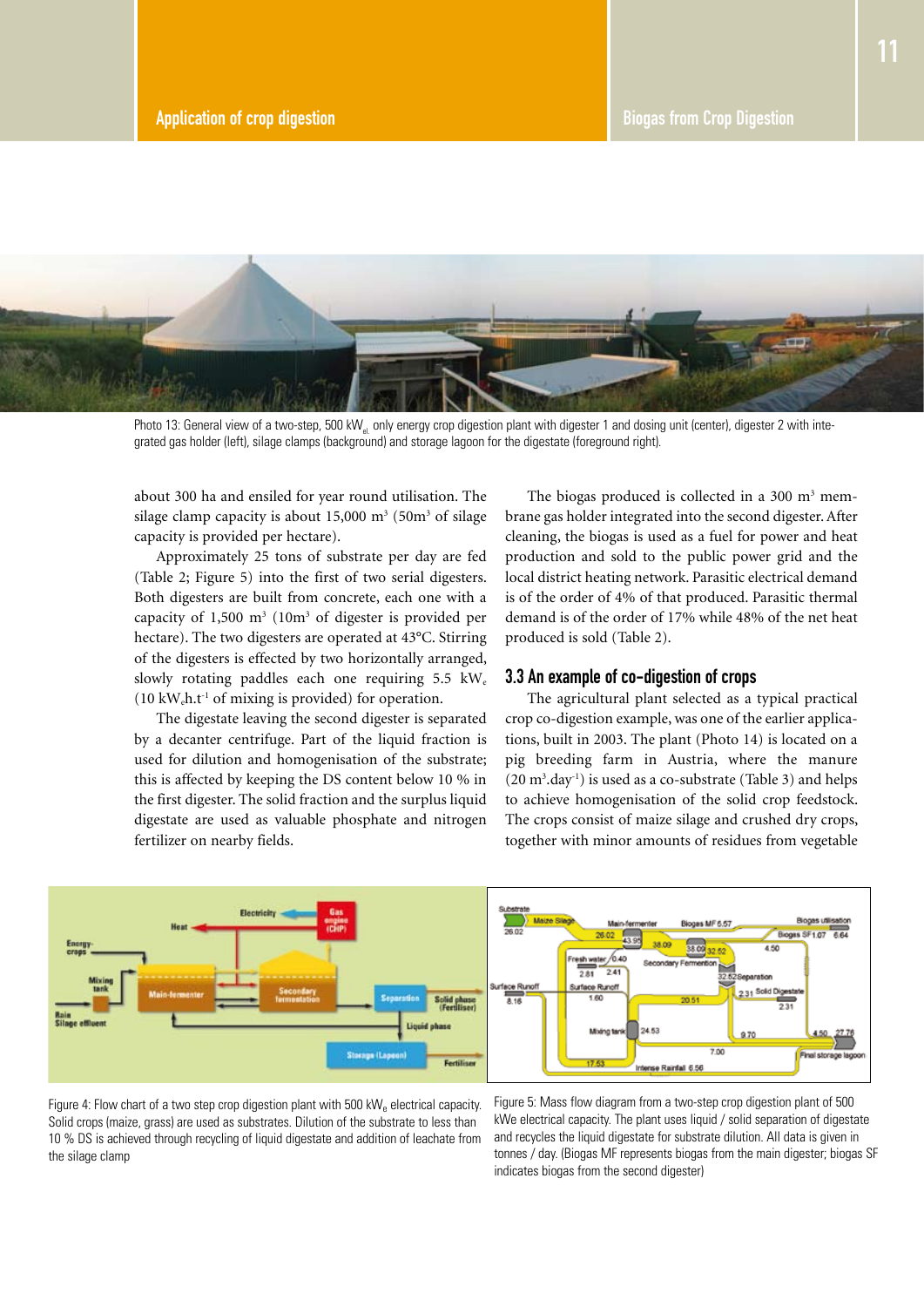

Figure 6: Flow chart of a crop co-digestion plant using two parallel digesters. Solid crops (maize) and vegetable processing by-products are used as substrates. Dilution of the substrates to less than 10 % DS is achieved by adding liquid pig manure and leachate from the silage clamp.

processing. Approximately 11,000 t.year<sup>1</sup> of crops are processed together with 7,300 t.year<sup>1</sup> of manure and leachate from the silage clamps. A flow sheet of the installation is shown in Figure 6.

Two parallel digesters are fed hourly through an automatic dosing unit. The reactors are operated at 39°C with a 77 day residence time; this corresponds to a volumetric loading rate of 4.4 kg VS.m<sup>-3</sup>.d<sup>-1</sup>. Reactor mixing is performed by mechanical stirrers. Dilution of the substrate mixture to a DS content below 10 % is required for sufficient reactor mixing.

The plant produces about  $4,020,000$  m<sup>3</sup> of biogas annually (Table 3). Hydrogen sulphide is removed by addition of air into the head space of the digesters. The biogas is collected in an integrated gas holder inside the second digester, as well as in an external dry gas holder. Power and heat are produced in two CHP units with a

#### Tab. 3: Operational parameters of a representative crop co-digestion plant of 1 MW electrical capacity, using 2 parallel digesters

| Input crops                             | 11,000 t. year $-1$                                                              |
|-----------------------------------------|----------------------------------------------------------------------------------|
| Input manure + leachate from silage     | 7,300 t. year -1                                                                 |
| <b>Total feedstock</b>                  | 18,300 t. year -1                                                                |
| Silage clamp capacity                   | $9,000$ m <sup>3</sup> (0.82 m <sup>3</sup> .t <sup>-1</sup> )                   |
| Volume digester 1                       | $2,000 \text{ m}^3$                                                              |
| Volume digester 2                       | $1,850 \text{ m}^3$                                                              |
| Total volume of digesters               | 3,850 m <sup>3</sup> (0.21 m <sup>3</sup> .t <sup>-1</sup> .year <sup>-1</sup> ) |
| Substrate dosage / day - Digester 1 / 2 | $25 \text{ m}^3 / 20 \text{ m}^3$                                                |
| Biogas production                       | 4.02 Mm <sup>3</sup> . year <sup>-1</sup> (220m <sup>3</sup> .t <sup>-1</sup> )  |
| Production of electrical energy         | 8,030 MWh. year -1                                                               |
| Production of thermal energy            | 8,223 MWh. year -1                                                               |
| Own electrical energy consumption       | 562 MWh. year -1                                                                 |
| Own thermal energy consumption          | 50 MWh. year -1                                                                  |
| Thermal consumption pig breeding        | 1,000 MWh. year -1                                                               |
| Sale of electrical energy               | 7,468 MWh. year -1                                                               |
| Sale of thermal energy                  | 1,600 MWh. year -1                                                               |
| Volume digestate storage tank covered   | $2,000 \text{ m}^3$                                                              |
| Volume digestate storage tank uncovered | $3,800 \text{ m}^3$                                                              |
| Total digestate storage                 | 5,800 m <sup>3</sup> (0.32 m <sup>3</sup> .t <sup>-1</sup> .year <sup>-1</sup> ) |

total capacity of 1 MW<sub>e</sub> and 1.034 MW<sub>th</sub>. The electricity is fed to the national power grid and the heat is used in a local district heating network.

The digestate is collected in a gas tight final storage tank, before use as fertiliser in the neighbourhood of the farm. Additionally the biogas collected from the final digestate storage tank is used in the two CHP units.

As an annual mean value, it is possible to achieve 98 % of the theoretical capacity of the CHP. The substrate



Figure 7: Mass flow and energy efficiency of a crop co-digestion plant, showing a net electrical efficiency of 37 % and a high proportion of unused heat (50.9 %). Just 7.8 % of the overall energy is used as heat. Methane loss in the CHP is 1.8 %. Parasitic electricity demand is 2.5 % of energy in the biogas.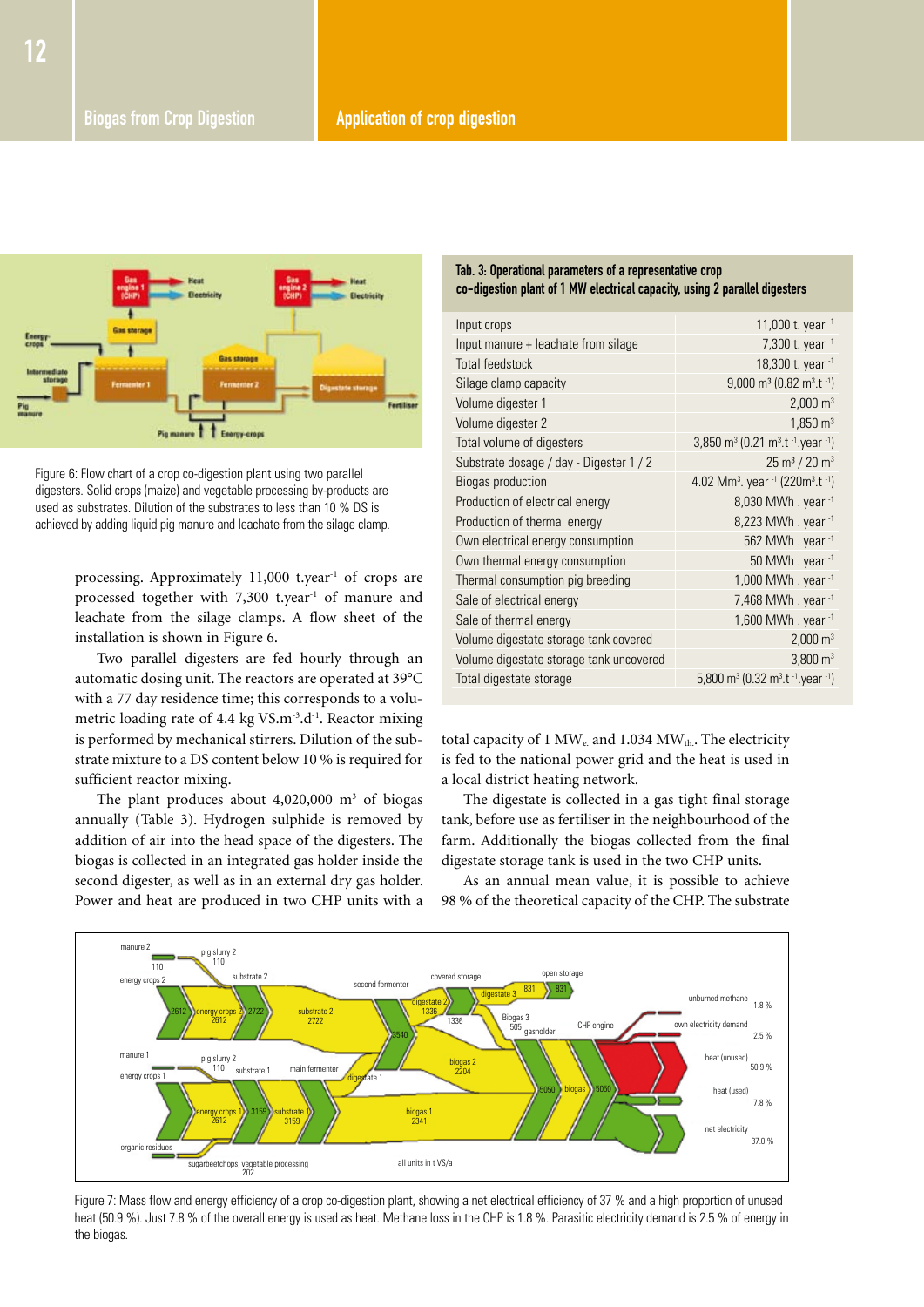

Photo 14 : General view of a 1 MW<sub>e</sub>. crop co-digestion plant using two parallel digesters (left background) and a covered final digestate storage tank (centre foreground). Gas storage is integrated in digester 2 (background) and in the final storage tank (foreground), further storage capacity is provided in a dry gas storage tank (background right).

mass flow and the energy efficiency of the biogas plant are shown in Figure 7. Of the energy content in the original substrate, 37 % is converted into electricity. Electricity demand on site is 7% of the produced electricity. Only 7.8 % of the energy content of the substrate is used as heat. Heat loss equates to 50.9 % of the substrate energy. Methane loss in the CHP facility is 1.8 %.

#### 3.4 An example of continuous dry digestion of crops

The agricultural plant selected as a typical example (Photo 15), was one of the first continuously operated dry digestion plants, treating solid crop substrates with high solids concentration in the digester. This German facility is operated by four farmers who together own 355 ha arable land and 25 ha pasture land for crop production.



Figure 8: Flow chart of the dry continuous digestion of crop process



Photo 15: Dry continuous digestion

The process is a vertical plug-flow digester without any stirring device (Figure 3d). The ensiled crops are mixed with digestate and the mixture is pumped to the top of the digester (Figure 8). The digester consists of two zones: an upper zone where intensive fermentation takes place by constantly recycling the digestate and a second zone for post-fermentation, where digestate is allowed to ferment without an extra feeding. The digesting material flows from the top of the digester to the conical bottom by gravity only. The biogas is captured at the top of the digester and flows to an external dry gas holder. The process is operated at 54°C with a 29 day residence time, corresponding to a volumetric loading rate of 9.7 kg VS.m-3.d-1. The substrate mixture has a dry solids content of around 30 %, while the digestate has a dry solids con-

#### Tab. 4: Operational parameters of a continuously operated dry-digestion plant with an electrical capacity of 500 kW.

| Input of whole crop maize silage   | 5,700 t. year <sup>-1</sup>                                                     |
|------------------------------------|---------------------------------------------------------------------------------|
| Input of total plant cereal silage | 2,760 $t.$ year $^{-1}$                                                         |
| Input of sunflower silage          | 1,490 t. year-1                                                                 |
| Input of grass silage              | 720 t. year-1                                                                   |
| Input of yard manure               | 830 t. year-1                                                                   |
| Total feedstock                    | 11,500 t. year-1                                                                |
| Potential biogas production        | 2.54 Mm <sup>3</sup> . year <sup>-1</sup> (221m <sup>3</sup> .t <sup>-1</sup> ) |
| Production of electrical energy    | 4,140 MWh.year-1                                                                |
| Production of thermal energy       | 4,340 MWh .year-1                                                               |
| Own electrical consumption         | 1 <sup>-</sup> 350 MWh .year<br>(8.5% electrical parasitic demand)              |
| Own thermal consumption            | 1 <sup>-</sup> 275 MWh .year<br>(6.3% thermal parasitic demand)                 |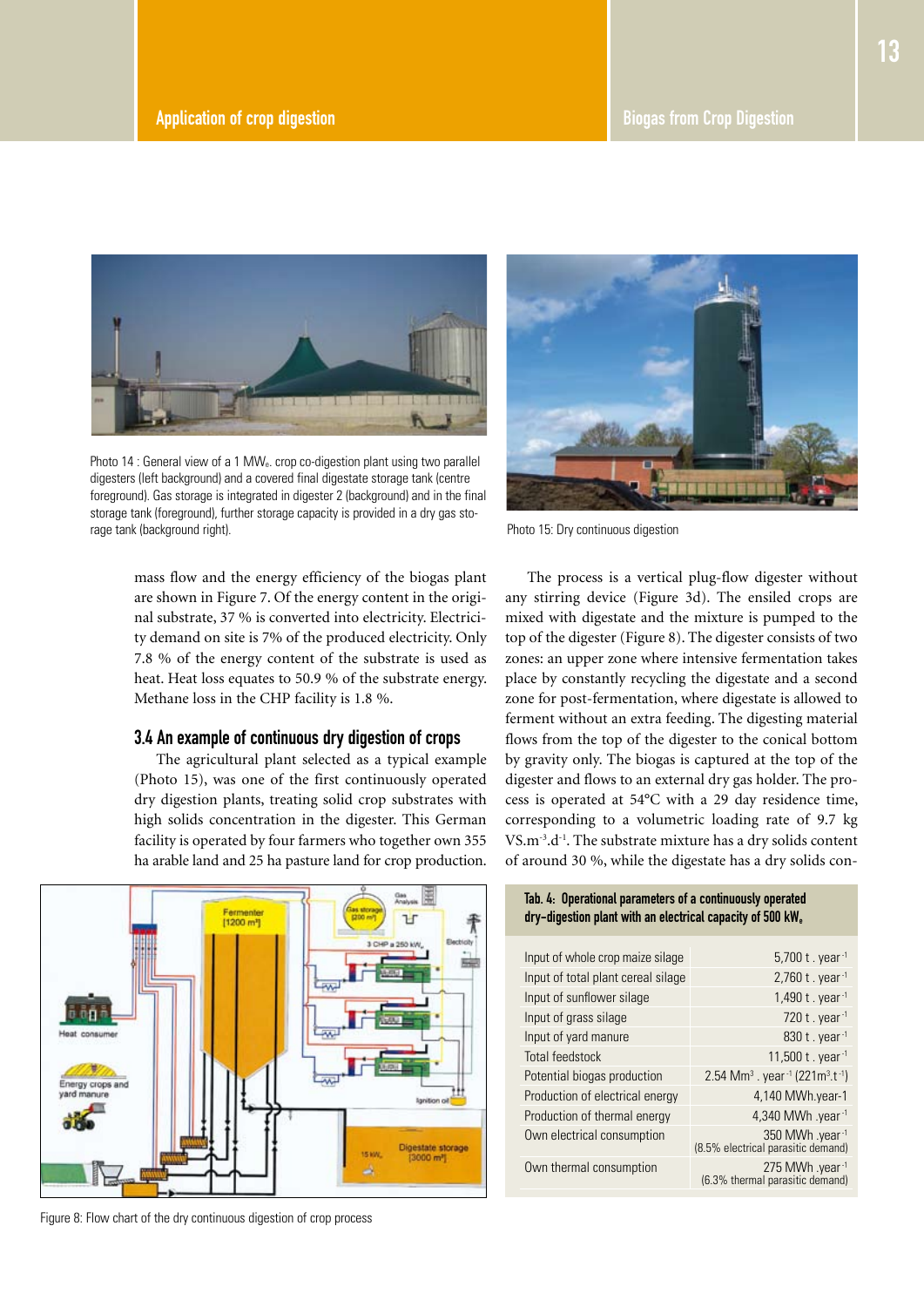tent of approximately 16 %. The specific biogas productivity is 5.8 m<sup>3</sup> per m<sup>3</sup> reactor volume per day<sup>-1</sup>.

The  $1,200 \text{ m}^3$  digester has a height of 25 m and a diameter of 8.5 m. For power and heat production three CHP units with a total capacity of 750 kW $_{\rm e}$  and 780 kW $_{\rm th}$  are installed. Due to higher feed-in tariffs at capacities below 500 kWe, the electrical output is now limited to a maximum of 500 kWe. Therefore only 60 % of the total digester volume is used and only two CHP units are regularly



Figure 9: Flow chart of plant system

Tab. 5: Operational parameters of a representative grass to gas

running. Electricity is sold to the public grid at a fixed rate of 17.9  $\epsilon$  c . kW<sub>e</sub>h<sup>-1</sup>, in accordance with the German Renewable Energy Act (EEG). Heat is used in a district heating network for heating houses and for drying purposes. The plant began operation at the end of 2006 and treats 11,500 tons substrate per year (Table 4). As an annual mean value, 97 % of the theoretical capacity of two CHP units is achieved.

The vertical design makes high solids concentrations feasible without the need for mixing. The down-flow operation avoids phase separation and prevents the formation of a scum layer. The vertical design also minimizes the surface area requirement and facilitates the integration of the plant on the farm site.

#### silage. The grass is cut 3 to 4 times per year and left to wilt in the field resulting in a dry solids content of 40%. Grass yields vary between 11 and 13 t DS per hectare. Storage capacity of 3000  $m<sup>3</sup>$  is provided in silage clamps. The digesters are constructed of reinforced concrete and are predominately under ground. When visited, the plant was undergoing conversion from a smaller facility (75ha) producing CHP to a larger system (150 ha) producing biomethane for transport fuel. The larger system is described below. Figure 9 details the flow through the system. The silage is macerated and fed in parallel to two digesters of capacity of approximately 900 m<sup>3</sup> each and heated to 43°C. The digestate from the digesters flows to digester 3 (2200m<sup>3</sup> capacity). Gas is stored over the third digester.

#### 3.5 An example of crop conversion to gaseous biofuel

This Austrian facility is based on a group of farmers who together farm 45 ha of permanent pastureland. This land was previously used for dairy farming but is now used for grass silage production as a feedstock for biomethane production. Initially the farmers purchased a further 30 ha of grass silage from neighbouring farmers. As such the facility is fed by grass from 75 ha which comprises 98% of the feedstock; 2% of the feedstock is maize

Mixing is a critical design issue for grass due to its

| facility                                                                        |                                                                                                              |
|---------------------------------------------------------------------------------|--------------------------------------------------------------------------------------------------------------|
| Grass silage yield (150 ha $@$ 11 tDS.ha <sup>-1</sup> .year <sup>-1</sup> )    | 1650 t DS. year $-1$                                                                                         |
| Mass of silage per annum (@40% dry solids)                                      | 4125 t. year $-1$                                                                                            |
| Capacity of silage clamps                                                       | 3000 m <sup>3</sup> (20m <sup>3</sup> .ha <sup>-1</sup> .year <sup>-1</sup> )                                |
| Storage of silage (density of silage 500 kg . m <sup>-3</sup> )                 | 4.4 months                                                                                                   |
| Volatile solids (92% of DS)                                                     | 1518 t VS. year $-1$                                                                                         |
| Combined Fermenter volume                                                       | 4000 m <sup>3</sup> (0.96m <sup>3</sup> .t <sup>-1</sup> .year <sup>-1</sup> )                               |
| <b>Loading Rate</b>                                                             | 1.04 kg $VS.m^{-3}.day^{-1}$                                                                                 |
| Methane production (340 m <sup>3</sup> CH <sub>4</sub> . $t$ <sup>-1</sup> VS)  | 516,120 m <sub>n</sub> <sup>3</sup> . year $-1$                                                              |
| Biogas production ( $@55\%$ CH <sub>4</sub> )                                   | 938,400 m <sub>n</sub> <sup>3</sup> . year <sup>-1</sup> (227 m <sub>n</sub> <sup>3</sup> .t <sup>-1</sup> ) |
| Biomethane production (@98% CH <sub>4</sub> ; 5% of CH <sub>4</sub> to off gas) | 500,350 $m_n^3$ . year $^{-1}$                                                                               |
| Biomethane production                                                           | 57 m <sub>n</sub> <sup>3</sup> . hour $-1$                                                                   |
| Biomethane storage (1920 Litres $\omega$ 300 bar = 576 Nm <sup>3</sup> )        | 10 hours                                                                                                     |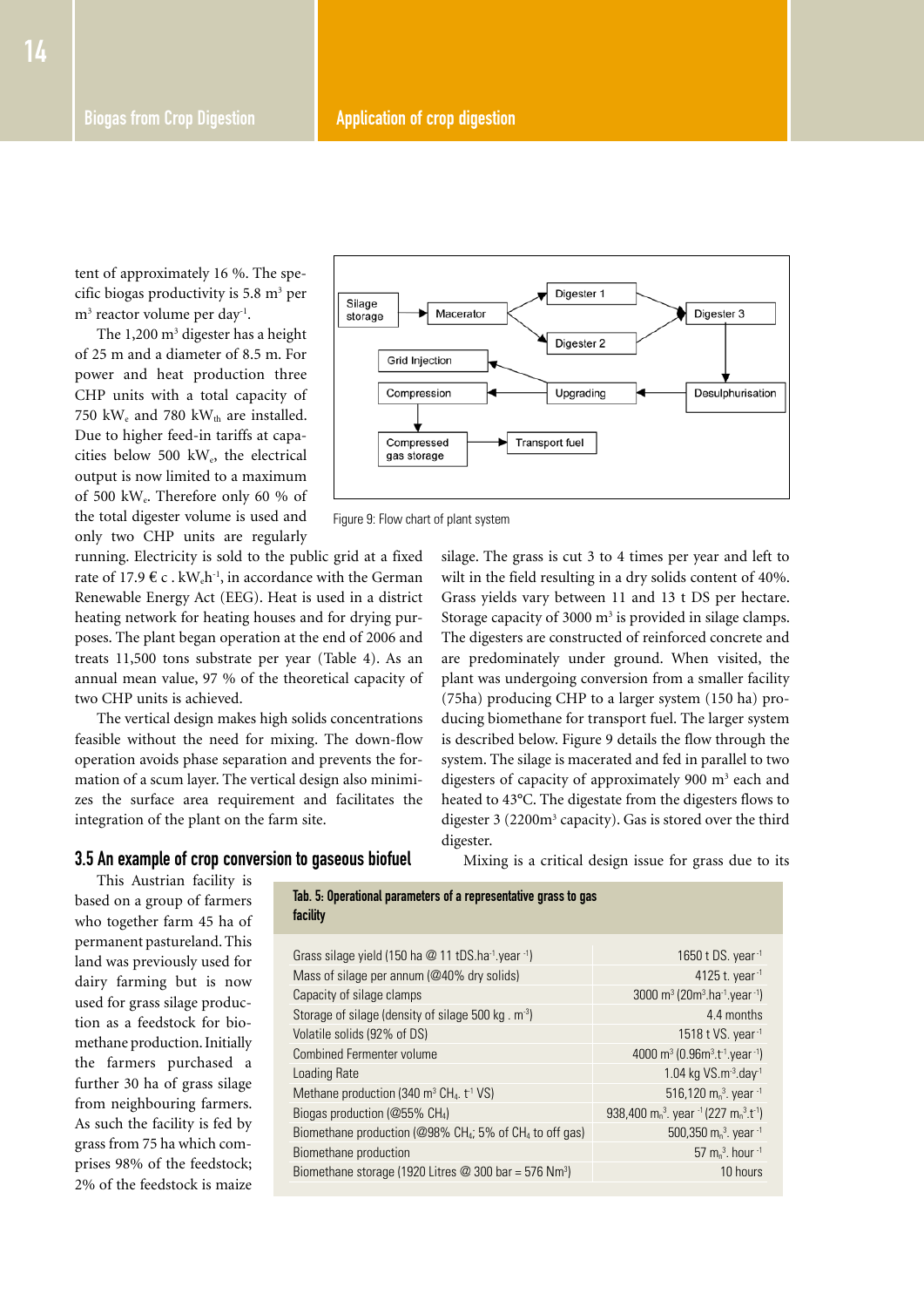

Photo 16: Storage cylinders for compressed biomethane and compressed biomethane dispenser on farm

propensity to float. A number of mixing systems are employed including vertical and inclined agitators as well as recirculation of biogas through the digesters. Liquid digestate is recirculated around the digesters. This helps to maintain a low solids content and also improves the digestion process. Excess digestate is removed from digester 3 and is applied to the land as a fertilizer. In essence digester 3 is oversized to allow for storage of digestate. Once the spreading season starts the level in digester 3 is reduced considerably. The calculated organic loading rate  $(1.1 \text{ kg VS.m}^{-3}.\text{day}^{-1})$  is as such conservative.

Oxygen is added to digester 3 to remove hydrogen sulphide  $(H_2S)$ . Oxygen is added in place of air to reduce the diluting effects of nitrogen. Pressure swing adsorption is used to upgrade the gas to 98% methane content. Similar volumes of biomethane (dominated by  $CH<sub>4</sub>$ ) and off-gas (dominated by  $CO<sub>2</sub>$ ) are produced. The off-gas is fed to a low calorific-optimised Micro Gas Turbine. Sufficient biomethane is produced to fuel 220 cars per year  $(15,000 \text{ km} \cdot \text{year}^{-1})$  at a fuel efficiency of  $15 \text{m}^3 \cdot 100 \text{ km}^{-1}$ ). This is more than the local demand. Thus some of the biomethane is injected to the natural gas grid. The remaining biomethane is compressed to 300 bar and stored in 24 gas storage cylinders (Photo 16) each 2 m long with a diameter of 220 mm. The storage capacity is 1920 litres, equivalent to 576  $m<sub>n</sub>$ <sup>3</sup> of biomethane. The biomethane is dispensed for transport fuel on a self service basis through an on-site dispensing system (Photo 16).

### 4. Experience in crop digestion

#### 4.1 Number of crop digestion plants in different countries

Sweden, Finland and France do not have any dedicated crop digesters but co-digestion does take place at a few facilities. Switzerland and Norway do not offer tariffs for crops and do not have any crop digesters. Denmark focuses very much on animal slurries and waste while the United Kingdom focuses on waste. Other IEA Task 37 countries such as Ireland and Turkey are at an embryonic stage of anaerobic digestion and do not have crop digesters.

The crop digestion industry is dominated by Germany (ca. 5700 digesters) and Austria (290 digesters); the industry in these countries is expanded upon below.

#### 4.2 Full-scale crop digestion plants in Austria

Long term monitoring of full scale crop digesters give an insight to process performance. In an Austrian project, a sample of 41 digestion plants was monitored over an extended time period. A broad variety of substrates was used for biogas production (Figure 10). Crops comprised between 10 and 100 % of feedstock. The share of manure varied between 5 and 95 %; two plants used no manure at all. Agricultural residues and by-products were also used in relatively minor amounts  $(5-10, 96)$ . Bio-waste from source separated collection (mainly kitchen and restaurant waste) was digested in 11 plants (15 – 25 % of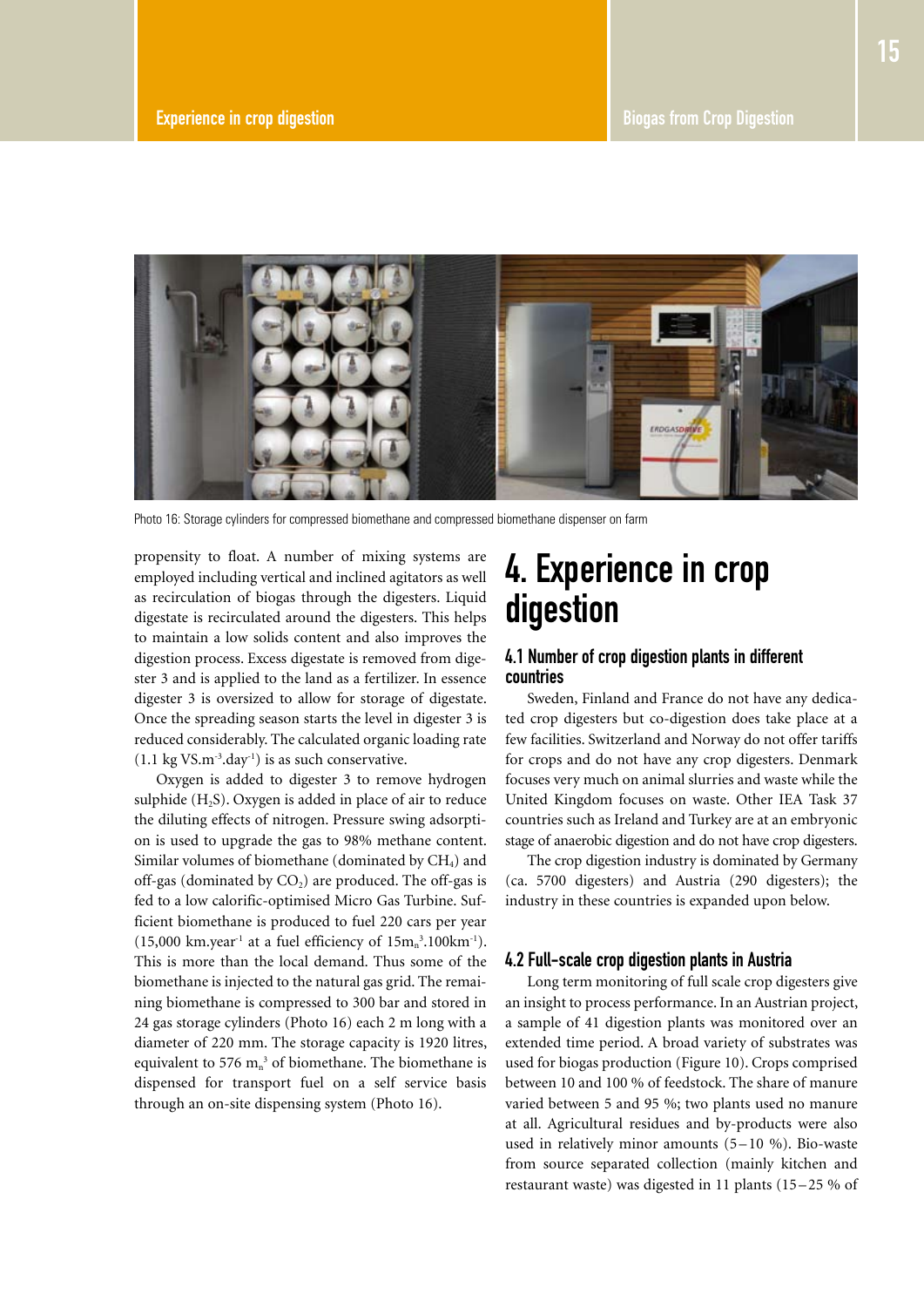Tab. 6: Typical long term operational data as derived from 41 full-scale crop digestion plants in Austria (Laaber et al., 2005).

| <b>Parameter</b>                                        | <b>Unit</b>                                              | Median <sup>1</sup> | Min.           | Max.  |
|---------------------------------------------------------|----------------------------------------------------------|---------------------|----------------|-------|
| Substrate processing capacity                           | $t$ . $d^{-1}$                                           | 13.2                | 0.8            | 58.9  |
| Hydraulic retention time <sup>2</sup>                   | D                                                        | 133                 | 44             | 483   |
| Loading rate (VS)                                       | $kq. m-3.d-1$                                            | 3.5                 | 1              | 8     |
| Amount of VS fed into digester                          | $t$ . $d^{-1}$                                           | 2.3                 | 0.3            | 13.8  |
| Amount of biogas produced                               | $m_n^3$ , d <sup>-1</sup>                                | 1,461               | 232            | 8,876 |
| Biogas yield referred to VS                             | $m_n^3$ . kg <sup>-1</sup>                               | 0.673               | 0.423          | 1.018 |
| Biogas productivity                                     | $\rm m_{\rm n}^{3}$ . $\rm m_{\rm}^{3}$ .d <sup>-1</sup> | 0.89                | 0.24           | 2.30  |
| Methane concentration                                   | $\%$ (v/v)                                               | 54.8                | 49 7           | 67.0  |
| Methane yield referred to VS                            | $m_n^3$ . kg <sup>-1</sup> VS                            | 0.362               | 0.267          | 0.567 |
| Degradation of VS                                       | $\%$                                                     | 82.8                | 61.5           | 96.8  |
| Availability of CHP                                     | $\%$                                                     | 83.3                | 35.7           | 98.2  |
| CHP operational hours per year                          | hours                                                    | 7,300               | 3,100          | 8,600 |
| Electricity utilization efficiency                      | $\%$                                                     | 31.3                | 20.7           | 39.2  |
| Thermal utilization efficiency                          | $\%$                                                     | 16.5                | 0 <sub>0</sub> | 42.6  |
| Overall efficiency of biogas<br>energy <sup>3</sup> use | $\%$                                                     | 47.3                | 30.5           | 72 7  |

substrate) and one plant was operated exclusively with bio-waste. The following operating parameters are highlighted (Table 6):

- The processing capacity of fresh substrate varied in the range  $1-59$  t/d.
- The mean biogas yield was 0.67  $m_n^3$  kg<sup>-1</sup> VS;
- The mean CH<sub>4</sub> content was 55 %;
- The mean methane yield was  $0.362 \text{ m}_n^3 \text{ kg}^{-1} \text{ VS};$
- The VS degradation efficiency had a mean value of 82.8%;
- Mean electrical efficiency was 31.3%;
- Lack of heat customers meant an overall average of only 47.3% of produced heat was used.

An even distribution between one and two step digester configurations was observed. In 15 % of cases three



step digesters were used. Nearly 90 % of all plants are operated at mesophilic temperatures (30–42°C); only 10 % of the new plants use thermophilic temperatures  $(50-55$ °C).

#### 4.3 Full-scale crop digestion plants in Germany

Weiland evaluated German biogas plants in 2004 and 2009 (Weiland, 2004; FNR, 2009). Most plants used manure based substrate mixtures, with a range of crops including maize, grass and cereals. Food and vegetable wastes, potato processing residues, whey and fat trap contents were also used as co-substrates with manure. In the 2004 study manure was the dominant substrate  $(75 - 100 \% \text{ share})$  in nearly 50 % of the plants considered. About 83 % of the new German agricultural biogas plants operate with a mixture of crops and manure; 15 % use crops only and just 2 % were operated with manure only. The 2004 study indicated that nearly 90 % of all new German plants were operated with wet digestion technology while the remainder use dry-digestion. The total solids content of the substrates used in wet fermentation systems was between 13 – 30 % DS. In the case of dry-digestion the input DS content was above 30 %. The final digestate DS content is always below 10 %, which facilitates effective homogenisation and application of the digestate as fertilizer.

With wet digestion systems, the loading rate varied between  $1.2 - 4.3$  kg VS.m<sup>-3</sup>. d<sup>-1</sup>. The majority of digesters had a residence time of between 50 and 150 days; 10 % of digesters used more than 200 days. Residence times of below 50 days were only realised when the share

> of crops was below 20%. In mono-digestion of crops the residence time was always above 100 days (Weiland, 2004).

The  $CH<sub>4</sub>$  content in the biogas was in the range 50 to 55 % for 55 % of the plants and 55 to 65% for 45 % of the plants considered. Methane productivity of  $0.7 - 0.9$  m<sup>3</sup>.m<sup>-3</sup>.d<sup>-1</sup> was typical for one-third of plants. Nevertheless the methane productivity varied in the broad range of  $0.5 - 1.1$  m<sup>3</sup>.m<sup>-3</sup>.d<sup>-1</sup>, with only a few plants achieving a productivity of more

Figure 10: Distribution of crops, manure, co-substrates and bio-wastes as used in a sample of 41 Austrian full scale crop digestion plants (Laaber et al, 2005)

<sup>1)</sup> Instead of average values the statistic term median is used in calculations (weighted mean value)

<sup>2)</sup> Mass of substrate (t.d<sup>-1</sup>) instead of (m<sup>3</sup>.d<sup>-1</sup>) is referred to the reactor volume (m<sup>3</sup>)

3) Net calorific value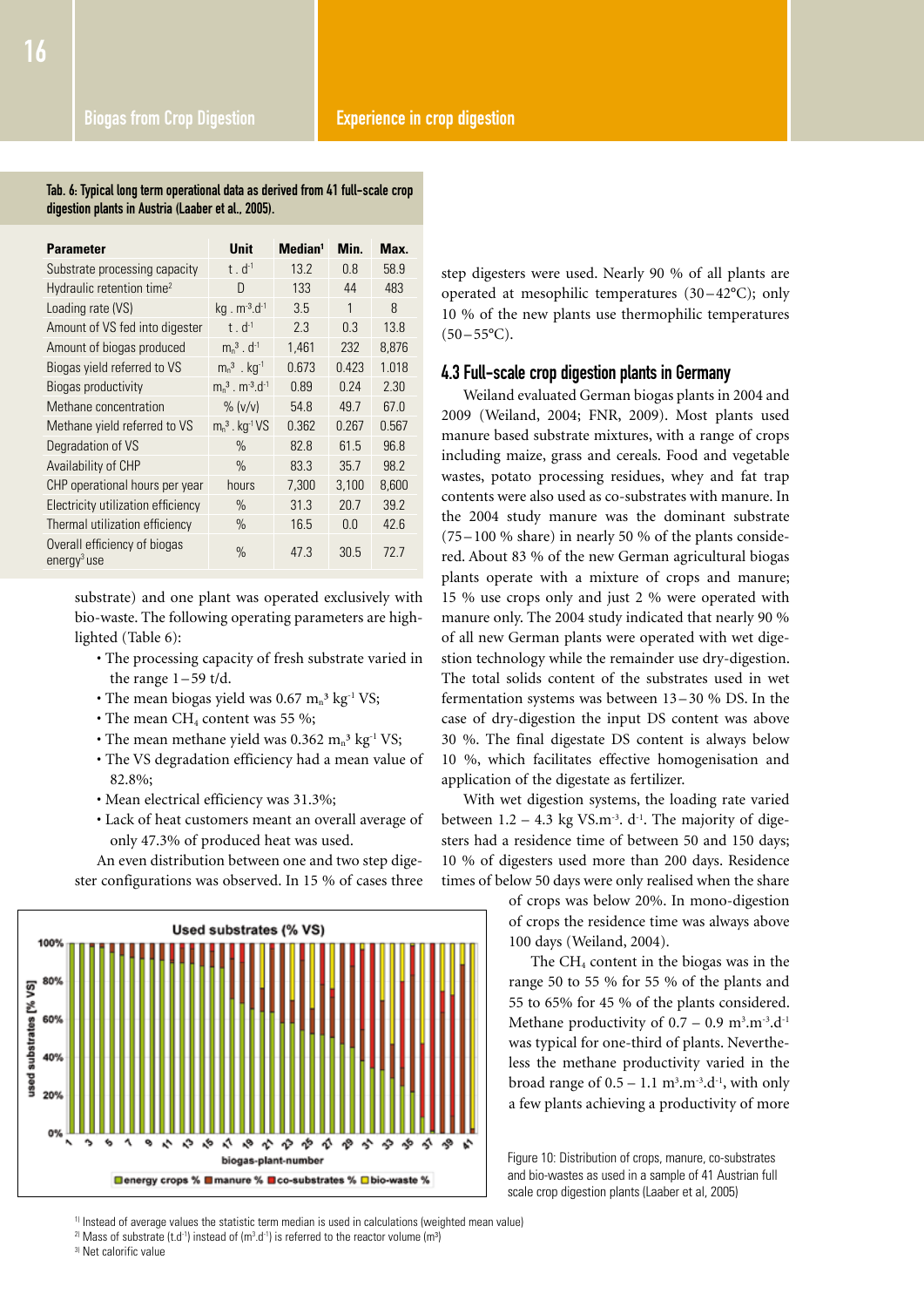

Figure 11: Average share of different substrates (%DM) in German biogas plants (FNR, 2009)



CCM is corn cob mix; Lieschkolbensilage is silage of corn cobs and leaves

Figure 12: Frequency of different substrates in German biogas plants (FNR, 2009)

than 1.1  $m^3.m^{-3}.d^{-1}$ . The majority of plants (80 %) found a market for 80 to 95 % of the combined electricity and heat produced, while the remaining only utilised 50 to 80 % of energy produced due to very limited heat utilisation (Weiland, 2004).

The breakdown of substrates in the 2009 study is indicated in Figures 11 and 12 and in Table 7. Maize silage is the dominant crop followed by whole plant cereal silage, grass silage, cereal grain and early rye silage.

### 5 Significance and potential of crop digestion

#### 5.1 Crop digestion and agricultural sustainability

Crop digestion leads to increased activity in the agricultural sector by increasing demand for locally grown biomass. Furthermore, the cultivation of crops promotes investment in the rural economy and the production of disperse sustainable rural employment. Currently, most crops are grown as intensive monocultures. Annual monocultures are often associated with high rates of soil erosion. Some crops, like maize, deplete soil nutrients more rapidly than others, and might require significant levels of agrochemicals (fertilizer, pesticides); this can be minimised through recycling of digestate. High yield crops in Continental Europe may also depend on irrigation. The risks of water depletion and of pollution may occur. Nevertheless, if sustainability criteria are followed, (Cramer et al., 2006) the use of crops will lead to a reduction in GHG emissions through replacement of fossil fuels.

No single crop can cover all specific requirements of the various local conditions. Comprehensive investigations for the selection of optimised plantation systems for different habitats have been started in countries such as Germany, The Netherlands and Austria (FNR, 2008). Results so far indicate the influence of soil quality, climate, water availability, crop rotation and last, but not least, the time of harvesting on biomass yield, methane production potential and consequently the overall economic viability.

#### 5.2 Biogas yield per hectare of crops

Most crops have been found to have similar methane yields per t of VS (Table 1). On the other hand, different

Tab. 7: Average, medium and maximum percentage of the five most frequently used substrates in German biogas plants (FNR, 2009)

|      |      |      | <b>Silage</b>                            |
|------|------|------|------------------------------------------|
| 3.1  | 10.5 | 10.7 | 9.8                                      |
| 0.25 | 0.53 | 0.29 | 0.36                                     |
| 23.5 | 51.5 | 29.3 | 53.5                                     |
|      |      |      | cereal silage<br><b>Grains</b><br>silage |

crops give different biomass yields per hectare. Consequently, from an agricultural point of view a better measure to compare overall yield, is the energy yield per hectare of cultivated land (Table 8).

Due to its high yields (potentially up to 30 t DS.  $ha^{-1}$ ), maize is widely used in continental Europe as a substrate in many crop digestion facilities.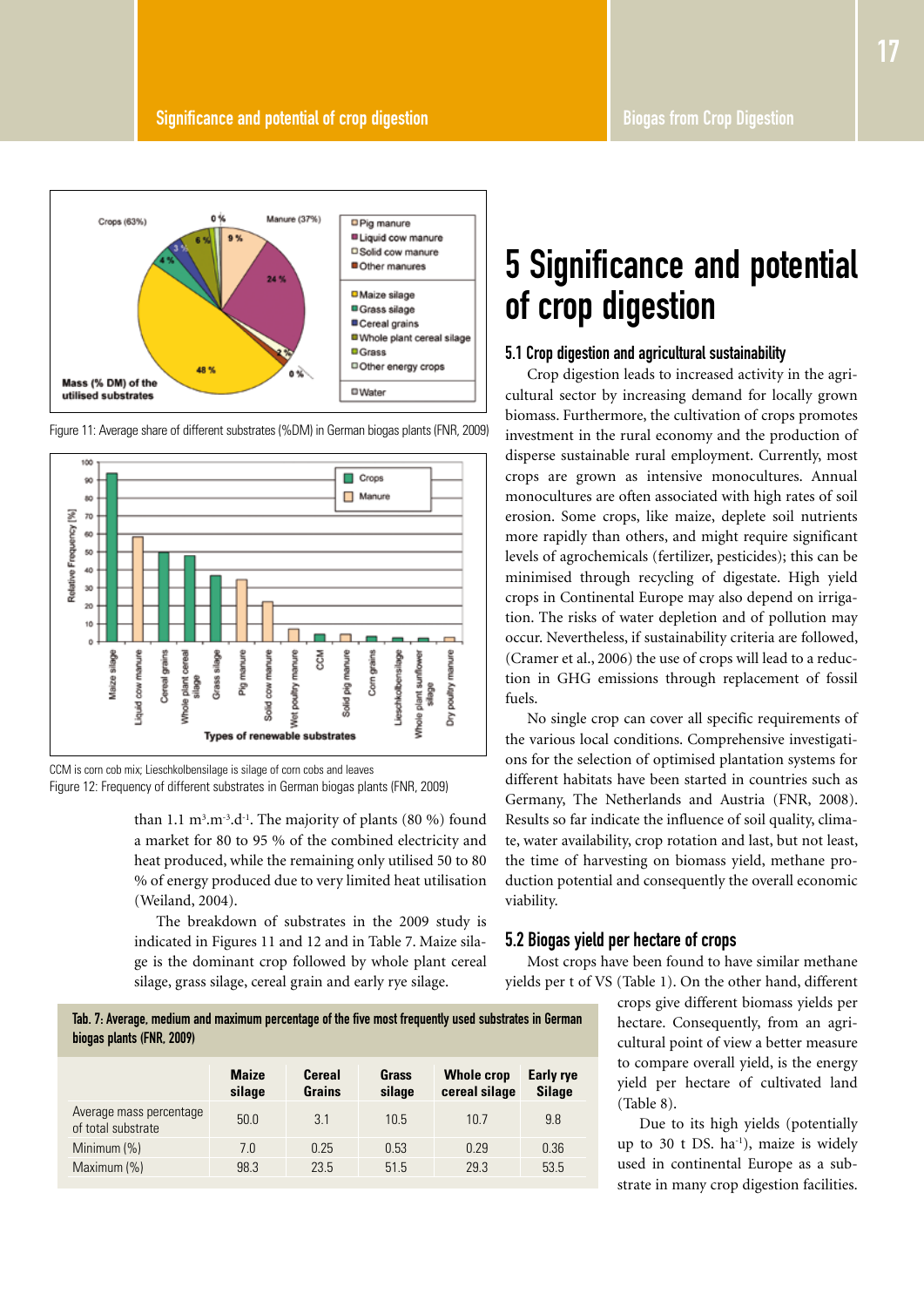Root crops like beets (up to 20 t DS.ha<sup>-1</sup>.year<sup>-1</sup>) and potatoes (11 to 50 t DS.ha<sup>-1</sup>.year<sup>1</sup>) can also achieve high yields per hectare, but are comparably seldom used for anaerobic digestion, mainly due to operational drawbacks associated with soil contamination and hence sand accumulation inside the digesters.

Grass (up to 15 t DS.ha-1.year-1) and clover (up to 19 t DS.ha-1.year-1) result in medium energy yields per hectare, but are commonly used on account of their wide availability, the fact that they are perennial and because they need relatively low level input during culti-

Tab. 8: Range of estimated crop, methane and energy yields per hectare

| Crop                     | Crop<br>yield <sup>1)</sup><br>$t$ DS. ha $-1$ | <b>Measured</b><br>methane yield <sup>2)</sup><br>$m^3$ . t <sup>-1</sup> VS | <b>Calculated</b><br>methane<br>$yield3$ m <sup>3</sup> . ha <sup>-1</sup> |
|--------------------------|------------------------------------------------|------------------------------------------------------------------------------|----------------------------------------------------------------------------|
| Maize (whole crop)       | $9 - 30$                                       | $205 - 450$                                                                  | 1,660-12,150                                                               |
| Wheat (grain)            | $3.6 - 11.75$                                  | $384 - 426$                                                                  | 1,244-4,505                                                                |
| Oats (grain)             | $4.1 - 12.4$                                   | $250 - 365$                                                                  | $922 - 4,073$                                                              |
| Rye (grain)              | 21                                             | 283-492                                                                      | 535-930                                                                    |
| <b>Barley</b>            | $3.6 - 4.1$                                    | $353 - 658$                                                                  | 1,144-2,428                                                                |
| <b>Triticale</b>         | $3.3 - 11.9$                                   | $337 - 555$                                                                  | 1,000-5,944                                                                |
| Sorghum                  | $8 - 25$                                       | $295 - 372$                                                                  | 2,124-8,370                                                                |
| Grass                    | $10 - 15$                                      | 298-467                                                                      | 2,682-6,305                                                                |
| Red clover               | $5 - 19$                                       | $300 - 350$                                                                  | 1,350-5,985                                                                |
| Alfalfa                  | $7.5 - 16.5$                                   | $340 - 500$                                                                  | 2,295-7,425                                                                |
| Sudan grass              | $10 - 20$                                      | $213 - 303$                                                                  | 1,917-5,454                                                                |
| <b>Reed Canary Grass</b> | $5 - 11$                                       | $340 - 430$                                                                  | 1,530-4,257                                                                |
| Hemp                     | $8 - 16$                                       | $355 - 409$                                                                  | 2,556-5890                                                                 |
| Flax                     | $5.5 - 12.5$                                   | 212                                                                          | 1,049-2,385                                                                |
| Nettle                   | $5.6 - 10$                                     | $120 - 420$                                                                  | 605-3,780                                                                  |
| <b>Ryegrass</b>          | $7.4 - 15$                                     | $390 - 410$                                                                  | $2,597 - 5,535$                                                            |
| Miscanthus               | $8 - 25$                                       | 179-218                                                                      | 1,289-4,905                                                                |
| Sunflower                | $6 - 8$                                        | $154 - 400$                                                                  | $832 - 2,880$                                                              |
| Oilseed rape             | $2.5 - 7.8$                                    | $240 - 340$                                                                  | $540 - 2,387$                                                              |
| Jerusalem artichoke      | $9 - 16$                                       | $300 - 370$                                                                  | 2,430-5,328                                                                |
| Peas                     | $3.7 - 4.7$                                    | 390                                                                          | 1,299-1,650                                                                |
| <b>Rhubarb</b>           | $2 - 4$                                        | $320 - 490$                                                                  | $576 - 1,764$                                                              |
| Turnip                   | $5 - 7.5$                                      | 314                                                                          | 1,413-2,120                                                                |
| Kale                     | $6 - 45$                                       | $240 - 334$                                                                  | 1,296-13,527                                                               |
| Potatoes                 | $10.7 - 50$                                    | $276 - 400$                                                                  | 2,658-18,000                                                               |
| Sugar beet               | $9.2 - 18.4$                                   | $236 - 381$                                                                  | 1954-6309                                                                  |
| Fodder heet              | $11.2 - 20.8$                                  | $420 - 500$                                                                  | 4233-9360                                                                  |

vation (Murphy and Power, 2009). Low input, high diversity mixtures of native grassland perennials are also associated with improved soil and water quality. In the long term, perennials may even outnumber annual monocultures in terms of biomass yield per hectare. Grasslands are net sequesters of carbon, can be produced on marginal lands and neither displace food production nor cause loss of biodiversity (Tilman et al, 2006; Korres et al. 2010).

Other grains are needed for crop rotation (e.g. rye), but they give lower biomass yield per hectare, compared for example to maize or beets.

As a consequence crops should be carefully selected, depending on local climate conditions, availability of irrigation water, resistance to diseases, and last but not least, biomass yield per hectare.

#### 5.3 Net energy yield per hectare of crops

High net energy yield per hectare is an indispensable prerequisite for good economic operation of a crop digestion plant. This includes high biomass yields and low energy requirement for plant cultivation, harvesting and processing.

For crop production, energy is required for ploughing, seedbed cultivation, fertilising, pesticide and herbicide application, harvest and transport (Table 9). Furthermore, considerable energy is required for the production of fertilisers, pesticides and herbicides. From practical experience, on average, about 50 % of the total energy requirement is associated with fertiliser production; smaller amounts are required for machinery (22 %), transport fuel (15 %) and pesticides (13 %). Besides crop production, further energy is required as process energy in the digestion process, for digestate post-treatment, transportation, and eventually for biogas upgrading.

| Tab. 9: Estimated required energy input per hectare for the |  |
|-------------------------------------------------------------|--|
| cultivation of different plants                             |  |

| <b>Crop</b>          | <b>Energy requirement</b><br>$(GJ. ha^{-1})$ |
|----------------------|----------------------------------------------|
| Potatoes             | 24.2                                         |
| <b>Beets</b>         | $16.8 - 23.9$                                |
| Wheat, barley, maize | $14.5 - 19.1$                                |
| Grass                | $12.73 - 20.6$                               |

<sup>1)</sup> Statistics Handbook Austria 2005. Statistik Austria, Vienna Austria, Cropgen, 2011 and KTBL, 2005.

<sup>2)</sup> Data from Cropgen, 2011; from Murphy and Power, 2009; Korres et al. 2010; and Smyth et al., 2009.  $\frac{3}{10}$  Assuming 90% volatile solid content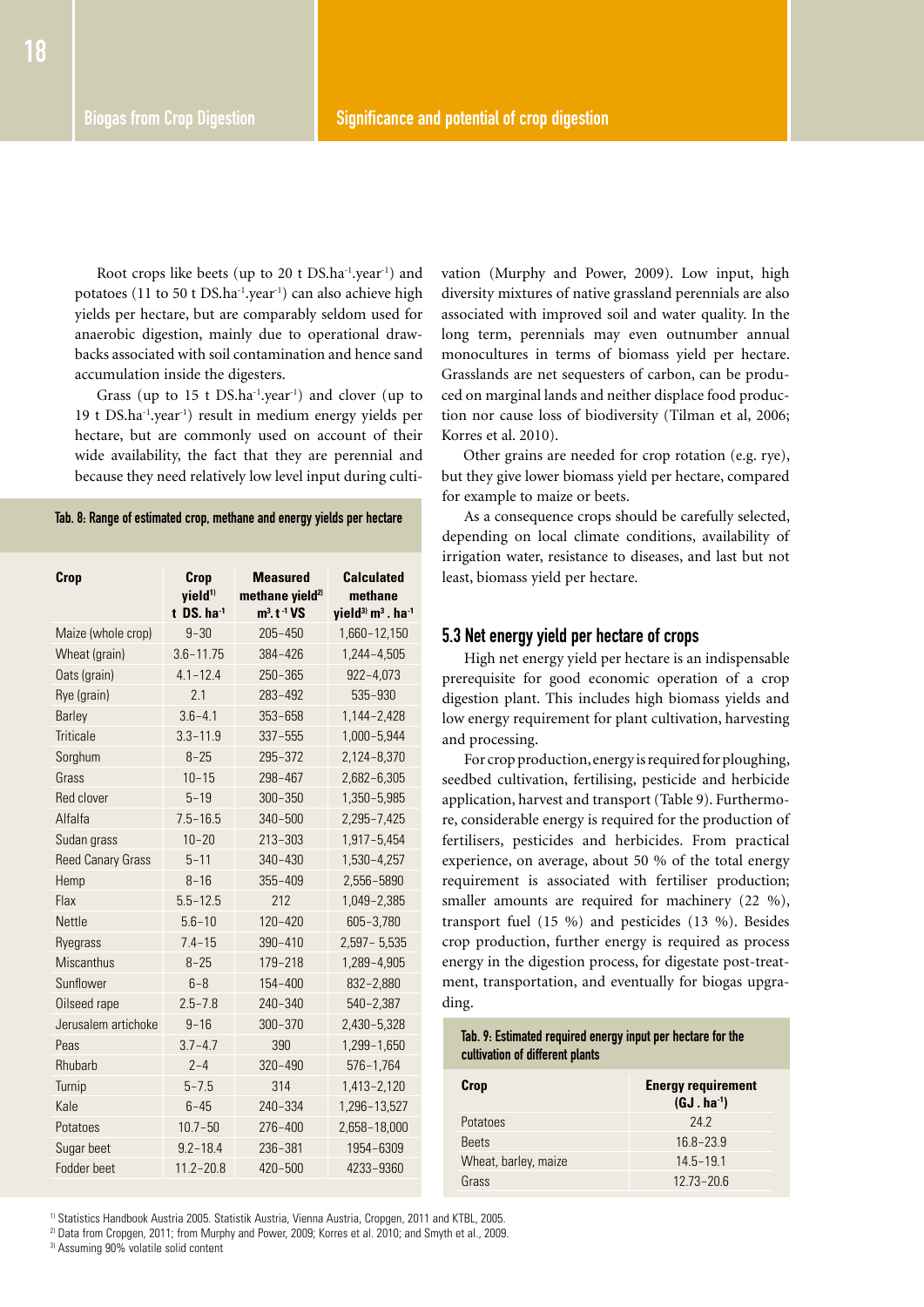Tab. 10: Rough calculation of net energy yield and output / input ratios for

selected examples of crops

|                                                             | <b>Maize</b> | <b>Potatoes</b> | <b>Fodder</b><br>beet | <b>Grass</b> | <b>Oilseed</b><br>rape | Rye            |
|-------------------------------------------------------------|--------------|-----------------|-----------------------|--------------|------------------------|----------------|
| Methane yield<br>$m3$ . ha <sup>-1</sup>                    | 5,748        | 9,235           | 6,624                 | 4,303        | 1,344                  | 732            |
| $GJ$ . ha $^{-1}$                                           | 217          | 349             | 250                   | 163          | 51                     | 28             |
| Process energy demand<br>for digestion GJ. ha <sup>-1</sup> | 33           | 52              | 38                    | 24           | 8                      | $\overline{4}$ |
| Energy requirement in<br>cropping GJ. ha <sup>-1</sup>      | 17           | 24              | 20                    | 17           | 17                     | 17             |
| Total energy requirement<br>$GJ.$ ha $^{-1}$                | 50           | 76              | 58                    | 41           | 25                     | 21             |
| Net energy yield<br>$GJ.ha^{-1}$                            | 167          | 273             | 192                   | 122          | 26                     | $\overline{7}$ |
| Output (GJ.ha <sup>-1</sup> )<br>Input (tot. Energy)        | 4.3          | 4.6             | 4.3                   | 4.0          | 2.0                    | 1.3            |

For a rough calculation of the net energy yield in crop digestion, the mean values (crop yield t DS .ha<sup>-1  $*$ </sup> 0.9 VS .  $DS^{-1}$  \* methane yield m<sup>3</sup>.t<sup>-1</sup> VS) for maize, potatoes, fodder beet, grass, oilseed rape and rye can be used as examples (Table 10). These crops cover the range from highest (about  $9,000 \text{ m}^3$  CH<sub>4</sub>.ha<sup>-1</sup>) to lowest (below  $1,000 \text{ m}^3 \text{ CH}_4 \text{·ha}^{-1}$ ).

For comparison purposes it is assumed that the parasitic energy demand of the digestion process is 15 % of the energy produced. The energy demand (both for process and crop production) are subtracted from the primary methane yields to give the net energy produced per hectare. This varies between 7 – 273 GJ per hectare. The respective energy output / input ratios vary between 1.3 (rye) and 4.6 (potatoes).

Tab. 11: Gross and net energy per hectare associated with first generation biofuel systems from Smyth et al (2009)

|                                                                                        | <b>Gross Energy</b><br>GJ. ha $-1$ year $-1$ | <b>Net Energy</b><br>$GJ.$ ha $^{-1}$<br>year <sup>-1</sup> |
|----------------------------------------------------------------------------------------|----------------------------------------------|-------------------------------------------------------------|
| Rape seed biodiesel (not considering by-<br>products)                                  | 46                                           | 25                                                          |
| Optimised wheat ethanol (use of straw for<br>thermal energy and digestion of stillage) | 84                                           | 43                                                          |
| Palm oil biodiesel                                                                     | 120                                          | 74                                                          |
| Sugar cane ethanol                                                                     | 135                                          | 120                                                         |

With the assumptions chosen, positive net energy production is achievable, even in the worst case with poor crop yields (e.g. rye). These values compare very favourably to the gross and net energy return associated with first generation liquid biofuel systems (Table 11). However the overall economic feasibility of the process depends on a high return on energy sales.

#### 5.4 Profitability of crop digestion

From practical experience, financially viable operation of a crop digestion system can only be achieved if high crop and biogas yields can be combined with reasonably low crop costs, low capital and operating costs of the biogas facility and appropriate feed-in tariffs.

On-farm production of crops reduces the cost of substrate. Gate fees for waste-derived co-substrates can be of great benefit for financial feasibility, especially if the cosubstrate increases methane yield per unit of feedstock and does not affect the potential for land application of digestate (Smyth et al., 2010). Economic viability must be carefully evaluated at an early stage of a project. Experience would suggest that the sale of heat is paramount to a successful biogas facility based on CHP. The CHP market needs to be assessed and ensured for the duration of the project. For example, a CHP facility in Denmark has over 100 domestic users of thermal energy; these users are contracted to a group distribution scheme. Entry to the scheme involves a nominal charge and an annual payment for thermal energy that is cheaper than the fossil

> fuel equivalent. However, to leave the scheme a significant financial contribution must be paid.

In facilities where crops are digested financial viability may be difficult to achieve. If it is considered for example that grass costs approximately  $\epsilon$  25 .  $t^1$  for pit silage and produces about  $140m<sub>n</sub><sup>3</sup>$  of biogas (3.00 GJ; 325 kW<sub>e</sub> @ 40% ηe) then the feedstock cost is of the order of € c 7.7 . kW<sub>c</sub>h<sup>-1</sup>. Germany has an advantage in that the NaWaRo bonus gives  $\epsilon$  c 7 . kW<sub>c</sub>h<sup>-1</sup> for crops on top of a basic compensation of  $\epsilon$  c 9 . kW<sub>e</sub>h<sup>-1</sup>. Other bonuses also exist, for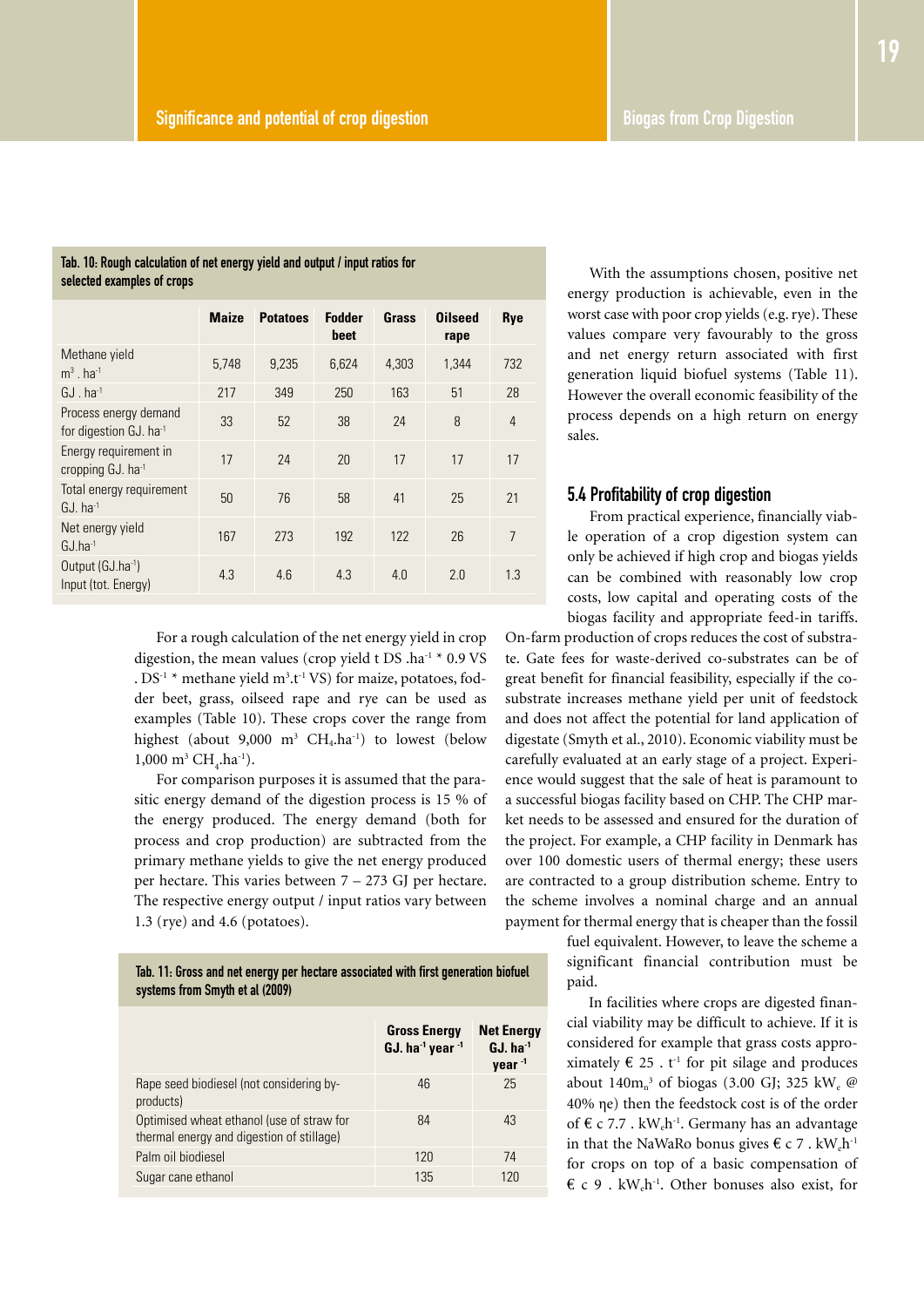

Figure 13: Pathways for use of biogas (Smyth et al. 2010)

example for minimisation of emissions, for grid injection and for use of heat. Typically for crop digestion values in excess of 18  $\epsilon$  c . kW<sub>e</sub>h<sup>-1</sup> are available in Germany. This has allowed an industry of approximately 6000 digesters to develop. In countries which do not have a bonus for crops and have a relatively low feed-in tariff it may be difficult to achieve financial sustainability unless other end uses of the biogas are available (Figure 13).

Grid injection offers significant advantages in optimisation of use of biomethane, in particular in the area of transport. Biomethane when blended with natural gas (termed bioCNG) can provide a low cost transport fuel.

### 6. Potential for biogas from crops

#### 6.1 Future significance of biogas from biomass

In the early 20<sup>th</sup> Century many daily necessities such as energy, food, fodder, fertiliser and fibres were derived from agricultural biomass. As the  $20<sup>th</sup>$  Century progressed, the traditional role of agriculture in energy supply diminished. Petrol and diesel driven vehicles replaced horses. However, with the progressive depletion

of fossil fuels and the requirement for sustainable renewable energy, biomass is again an important raw material. Biomass may be converted to energy through microbial or thermal routes. Microbial conversion, as exemplified by biogas production has several advantages. While thermal energy generation (in particular combustion) destroys the structure of the organic substrate, with a final residue of inorganic ash, bioconversion permits retention of valuable organic structures and the remaining by-products can be advantageously recycled as fertiliser or soil conditioner.

Closed nutrient cycles will become increasingly important especially when considering sustainability as assessed through monitoring greenhouse gas savings of bioenergy systems as compared to the displaced fossil fuel on a whole life cycle basis. Finding the optimal system in terms of crop yield, gross and net energy production per hectare, greenhouse gas reductions and sustainability is still a major challenge for the bioenergy sector.

Land available for crop production is limited. The surface of the earth is mostly covered by oceans  $(361.106 \text{ km}^2)$ . Of the remaining area of 149.106 km<sup>2</sup>, 55.7 % are covered by forests, 16.1 % (or 24 . 106 km<sup>2</sup>) is deemed pastureland and only about 9.4 % (or 14 . 106 km2 ) is arable land. The world's growing population requires growing quantities of food. This puts pressure on finite agricultural land resources which are required to produce feed for humans and animals, for biomass for industrial use, for alcoholic beverage production, and increasingly for energy production. Advantageously, biogas systems are very flexible. Biogas can also be produced from plants which are not used directly for human consumption; examples include grass. Soils which are marginal and unsuitable for food production can be used for the cultivation of crops.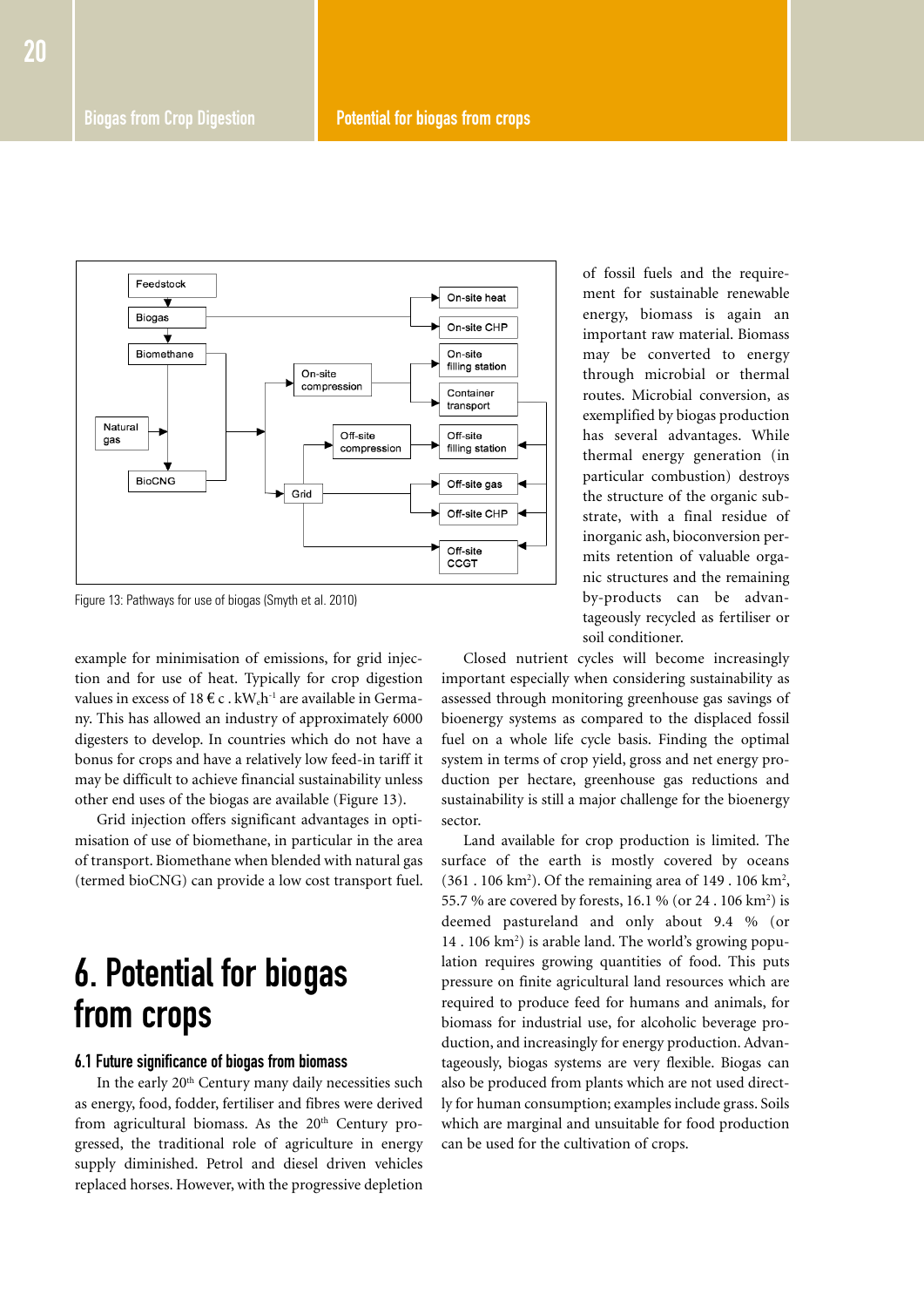#### 6.2 Theoretical potential of biogas from crops

The world's annual energy demand stood at about 12,000 Mtoe (503 EJ) in 2010. A rough calculation underlines the potential of crop digestion. Assuming a net biogas energy yield of 150 GJ per hectare per year produced on 10% of all arable land (1.4 . 10<sup>6</sup> km<sup>2</sup> or 1.4 . 108 ha) the potential production is 21 EJ from biomethanation of crops; this is 4.2% of world energy demand. This does not include the contribution from pasture land. In a country such as Ireland where 91% of land is under pasture, grass can make a very significant contribution. Using 2.5% of pastureland a biomethane yield equivalent to 5% renewable energy supply in transport can be supplied (Singh et al., 2010).

### 7. Conclusions and recommendations

No single technology or renewable energy source could provide all of the world's future energy supply. Anaerobic digestion is under-utilised today in comparison to technologies for producing liquid biofuels, such as ethanol or biodiesel. At issue is the change in energy vector from liquid to gas. Anaerobic digestion is a versatile technology that requires relatively low levels of parasitic energy demand and can use a wide range of crops including lignocellulosic material such as grass. The energy balance of biogas crop systems is shown to be superior to first generation biofuel technologies, for example for ethanol production.

Anaerobic digestion is a technology which can contribute substantially to the production of renewable electricity, renewable heat and renewable transport fuel. Anaerobic digestion allows for sustainable energy supply, rural employment, and security of energy supply. The biogas industry benefits greatly from policy and feed-in tariffs, as demonstrated by the German experience. The existing natural gas grid can provide the means for distribution of biomethane to both individual homes and businesses in many developed countries. The authors conclude that the following are of importance to a successful crop digestion industry:

#### 1: Tariffs for anaerobic digestion of crops

Good feed-in tariffs or other means of financial support are currently essential to achieve a viable financially sustainable biogas industry. The German system offers tariffs for biogas based on a number of criteria, including a bonus if crops are used as a feedstock for biogas production. The high investor security provided by the German feed-in-tariff has been a success, resulting in rapid deployment of renewables, the entrance of many new actors to the market and a subsequent reduction in costs.

#### 2: Alignment of renewable energy and agricultural policy

Family farm incomes have dropped significantly in recent years. Crops can afford a supplemental income for farmers while ensuring the production of sustainable biofuel and the maintenance of an aesthetically attractive countryside. A renewable energy tariff scheme coupled with an agricultural grant scheme provides an incentive to farmers to produce feedstock for biogas facilities and at the same time maintaining development of the rural economy.

#### 3: Targets for biomethane production

For example, the National Biomass Action Plan for Germany has set targets for biomethane supply as a percentage of gas demand of 6% by 2020 and 10% by 2030. Denmark (which had a primary energy demand in 2009 of ca. 850PJ) has set a target of producing 20PJ of biogas by 2020. These targets are of great benefit to the biogas industry.

#### 4: Use of biomethane in transport

Transport fuel may allow a good financial return on biogas and biomethane especially if feed-in tariffs are low. However, a biomethane infrastructure, such as injection points and gas compression stations, has high capital costs especially if a market for gaseous fuel is not in place. It is highly recommended to provide support to initiate a gaseous fuel infrastructure. Connecting biomethane with a captive fleet such as a bus service minimises investments for distribution of the gaseous fuel.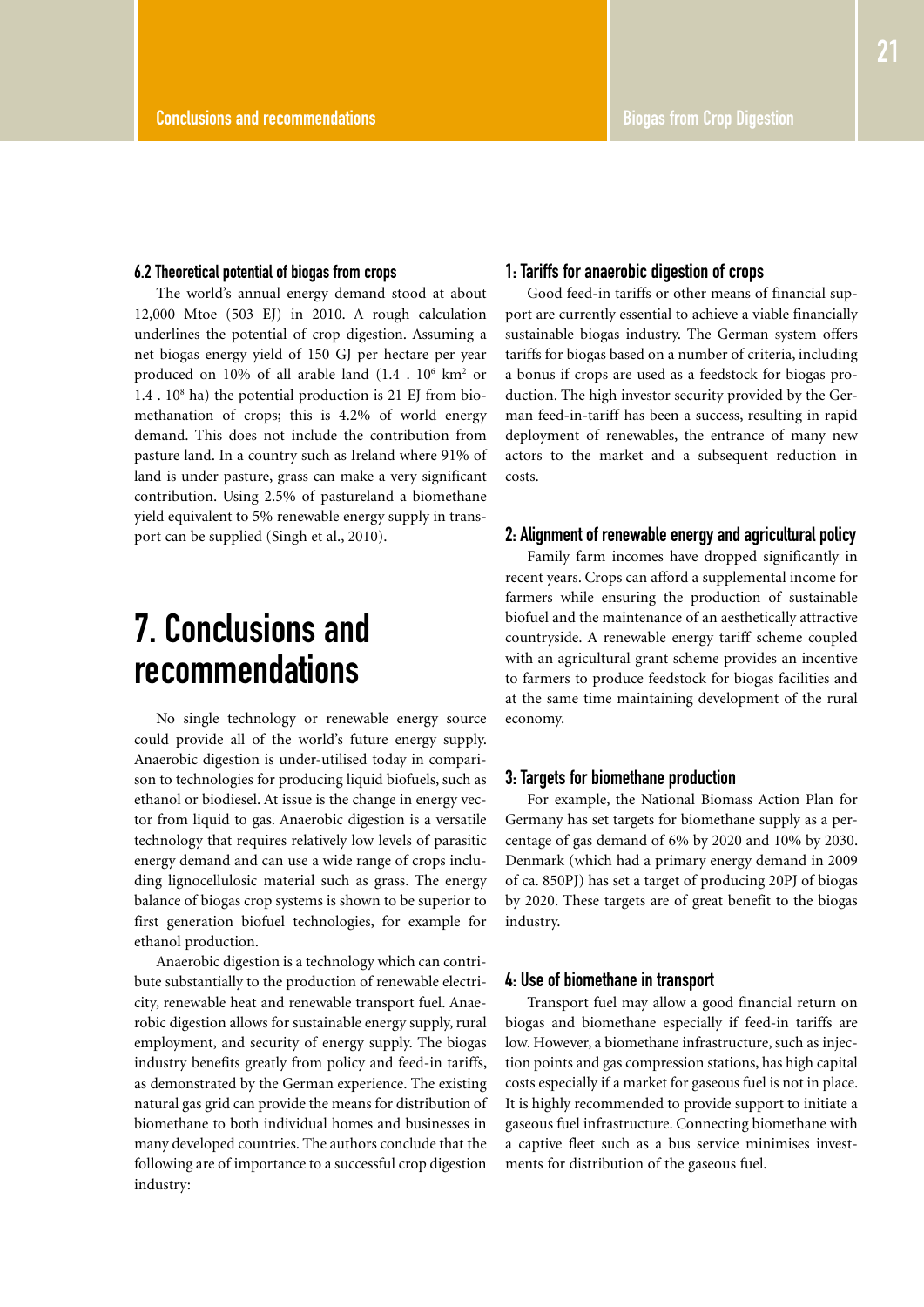### **Citations**

BRAUN, R. (2007): *Anaerobic digestion - A multi faceted process for energy, environmental management and rural development.* In: Improvement of crop plants for industrial end users. Ranalli, P. Publisher, Springer.

Buswell, A.M. and Hatfield, W.D. (1936): *Bulletin No. 32, Anaerobic Fermentations.* State of Illinois, Department of Registration and Education, Division of the State Water Survey, Urbana, Illinois. Available from: http://www.isws.illinois.edu/pubdoc/B/ISWSB-32.pdf

Cramer, J.; Wissema, E.; Lammers, E.; Dijk, D.; Jager, H. van Bennekom, S.; Breunesse, E.; Horster, R.; van Leenders, C.; Wolters, W.; Kip, H.; Stam, H. Faaij, H., Kwant, K.; Hemelink, C.; Bergsma, G. AND JUNGINGER. M. (2006): Project group sustainable pro*duction of biomass – Criteria for sustainable biomass production.*  Available In: http://www.forum-ue.de/bioenergy/txtpdf/project\_ group\_netherlands\_criteria\_for\_biomassproduction\_102006bonn.pdf

CropGen European project: http://www.cropgen. soton.ac.uk/ accessed 21 March 2011

DIRECTIVE 2009/28/EC: Directive of the European Parli*ment and of the Council of 23 April 2009 on the promotion of the use of energy from renewable sources and amending and subsequently repealing Directives 2001/77/EC and 2003/30/EC*; available In: http://www.energy.eu/directives/pro-re.pdf

FNR (2008): *Standortangepasste Anbausysteme für Energiepflanzen.* Fachagentur Nachwachsende Rohstoffe e.V. (FNR), Hofplatz 1 D-18276 Gülzow

FNR (2009): *Biogas-Messprogramm II - 61 Biogasanlagen im Vergleich .* Fachagentur Nachwachsende Rohstoffe e.V. (FNR), Hofplatz 1, D-18276 Gülzow. Website: http://www. nachwachsenderohstoffe.de/

Holmes, W. (1980): *Grass: Its Production and Utilisation;* British Grassland Society and Blackwell Scientific Publications: Oxford, U.K.

Korres, N.E.; Singh, A.; Nizami, A.S. and Murphy, J.D. (2010): *Is grass biomethane a sustainable transport biofuel? Biofuels, Bioproducts, Biorefinery, 4:* 310–325

KTBL (2005): *Faustzahlen für die Landwirtschaft, 13. Auflage, Kuratorium für Technik und Bauwesen in der Landwirtschaft e.V. (KTBL),* KTBL-Schriftenvertrieb im Landwirtschaftsverlag, Münster-Hiltrup, KTBL, Darmstadt, 2005 (ISBN 3-7843- 2194-1), 1095 S.

KTBL (2009): *Brochure on biogas from energy crops. In press.* KTBL, D-64289 Darmstadt.

LAABER, M.; KIRCHMAYR, R., MADLENER, R. and BRAUN, R. (2005): *Development of an evaluation system for biogas plants.* 4th Int. Symposium Anaerobic Digestion of Solid Waste, Copenhagen, Denmark.

Lukehurst, C.; Frost, P. and Al Seadi, T. (2010): *Utilisation of digestate from biogas plants as biofertiliser.* Available from http://www.iea-biogas.net/publicationspublic.htm

Murphy, J.D. and Power, N. (2009): *An argument for using biomethane generated from grass as a biofuel in Ireland.*  Biomass and Bioenergy 33: 504-512

Nizami, A.S. and Murphy, J.D. (2010): *What type of digester configurations should be employed to produce biomethane from grass silage?* Renewable and Sustainable Energy Reviews, 14: 1558–1568.

Petersson, A. and Wellinger, A. (2009): *Biogas upgrading technologies – developments and innovations.* Available from http://www.iea-biogas.net/publicationspublic.htm

Reinhold, F. and Noak, W. (1956): *Laboratoriumsversuche uber die Gasgewinnung aus landwirtschaftlichen Stoffen.*  In: Liebmann H (ed) Gewinnung und Verwertung von Methan aus Klärschlamm und Mist., R. Oldenbourg, Munchen, Germany

Smyth, B.; Smyth, H. and Murphy, J.D. (2010): *Can grass biomethane be an economically viable biofuel for the farmer and the consumer?* Biofuels, Bioproducts, Biorefinery, 4(5): 519 - 537

Smyth, B.; Murphy, J.D. and O'Brien, C. (2009): *What is the energy balance of grass biomethane in Ireland and other temperate northern European climates?* Renewable and Sustainable Energy Reviews 13(9): 2349-2360

Singh, A.; Smyth, B.M. and Murphy, J.D. (2010): *A biofuel strategy for Ireland with an emphasis on production of biomethane and minimization of land take.* Renewable and Sustainable Energy Reviews, 14(1): 277-288.

STEWART, D. J.; BOGUE, M.J and BADGER, D. M. (1984). *Biogas production from crops and organic wastes.* 2. Results of continuous digestion tests. New Zealand J. Sci. 27: 285–294.

THAMSIRIROJ, T. and MURPHY, J.D. (2011): *Modelling mono-digestion of grass silage in a 2 stage CSTR using ADM1.* Bioresource Technology, 102: 948–959

Tilman, D.; Reich, P. and Knops, J. (2006): *Biodiversity and ecosystem stability in a decade-long grassland experiment.* Nature 441, 629-632

Weiland, P. (2004): *Erfahrungen deutscher Biogasanlagen – Ergebnisse einer bundesweiten Bewertung.* Paper presented at the Minisymposium "Biogasgewinnung aus nachwachsenden Rohstoffen", University of Natural Resources & Life Sciences Vienna, IFA Tulln, Austria

Weiland, P. (2008): *Impact of competition claims for food and energy on German biogas production.* Paper presented at the IEA Bioenergy Seminar, Ludlow, UK, April 17th, 2008.

Weiland, P. (2010): *Flaschenhals Gärrestverwertung (Bottleneck digestate treatment).* Presentation at the Symposium "Aufbereitung von Gärresten" (Symposium "Digestate Treatment"), University of Natural Resources and Life Sciences Vienna, IFA Tulln, 30.September, Tulln, Austria.